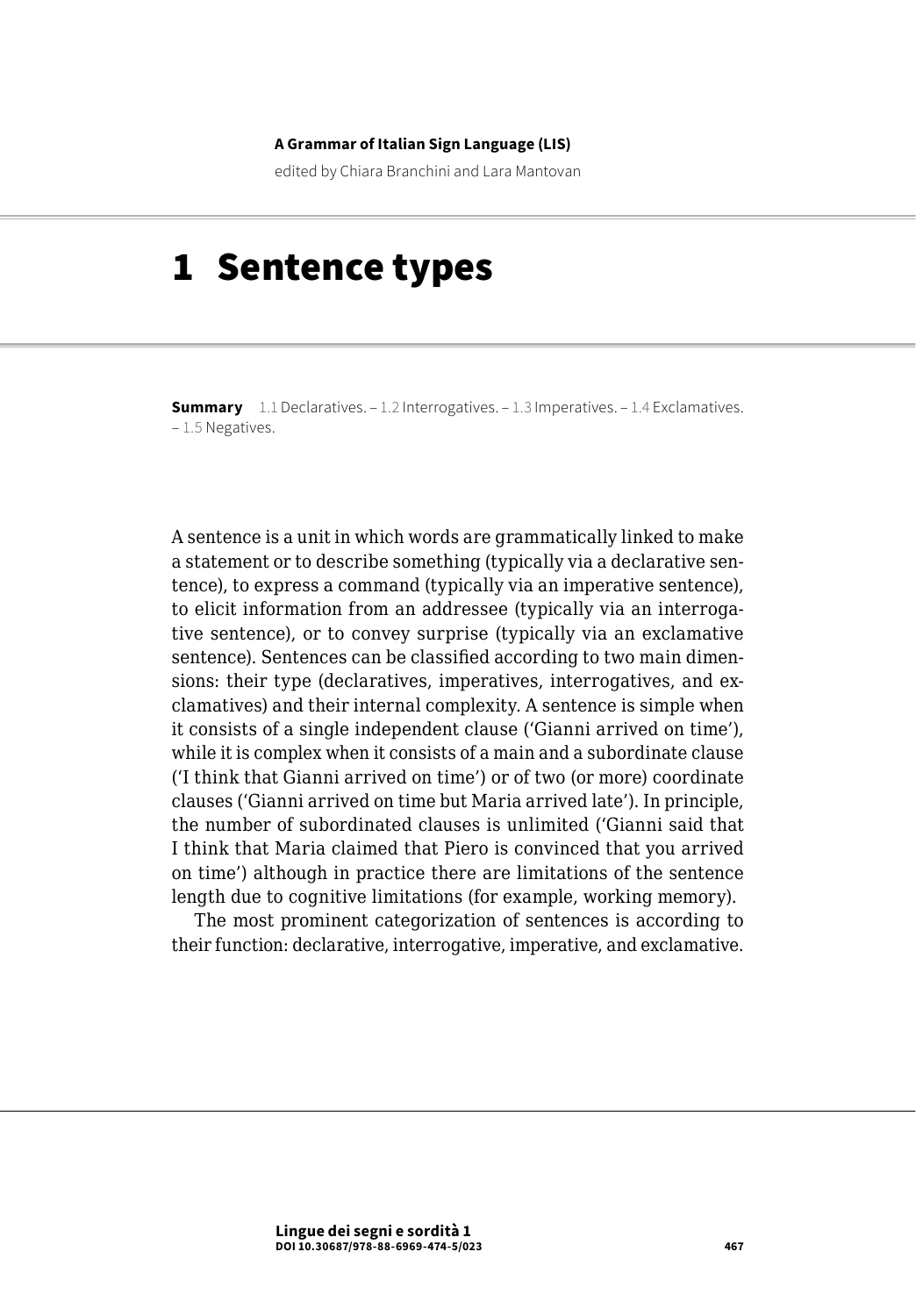# <span id="page-1-0"></span>**1.1 Declaratives**

Declarative sentences are used to express statements, to make something known, to explain, or to describe. The typical declarative sentence contains at least a predicative nucleus consisting of a subject and of a predicate.

| a. GIANNI SMART               |  |
|-------------------------------|--|
| 'Gianni is smart.'            |  |
| <b>b.</b> MARIA CHOCOLATE BUY |  |
| 'Maria bought chocolate.'     |  |

In these sentences the property of being smart is predicated of Gianni, and the property of buying chocolate is predicated of Maria.

However, there can be elliptical sentences with a minimal structure. In the following question-answer pair, the single word utterance gianni can be considered a sentence as long as it is interpreted as the elliptical version of 'Gianni arrived late.'

wh A: arrive late who  $B:$ giannized the whole state who  $\mathcal{M}$ 'Who arrived late?' 'Gianni.'

Declaratives can be simple sentences as above or more complex constructions. For example, two declaratives can be coordinated.

maria cat like but dog hate 'Maria likes cats but hates dogs.'

A declarative sentence can be embedded under another declarative sentence [SYNTAX 3.3].

gianni think maria chocolate buy 'Gianni thinks Maria bought chocolate.'

Declaratives can be affirmatives and negatives. An affirmative or positive sentence is used to express the validity or truth of a basic assertion while a negative sentence expresses its falsity. This quality of meaning is often referred to as negative and positive polarity. Negative sentences are illustrated below.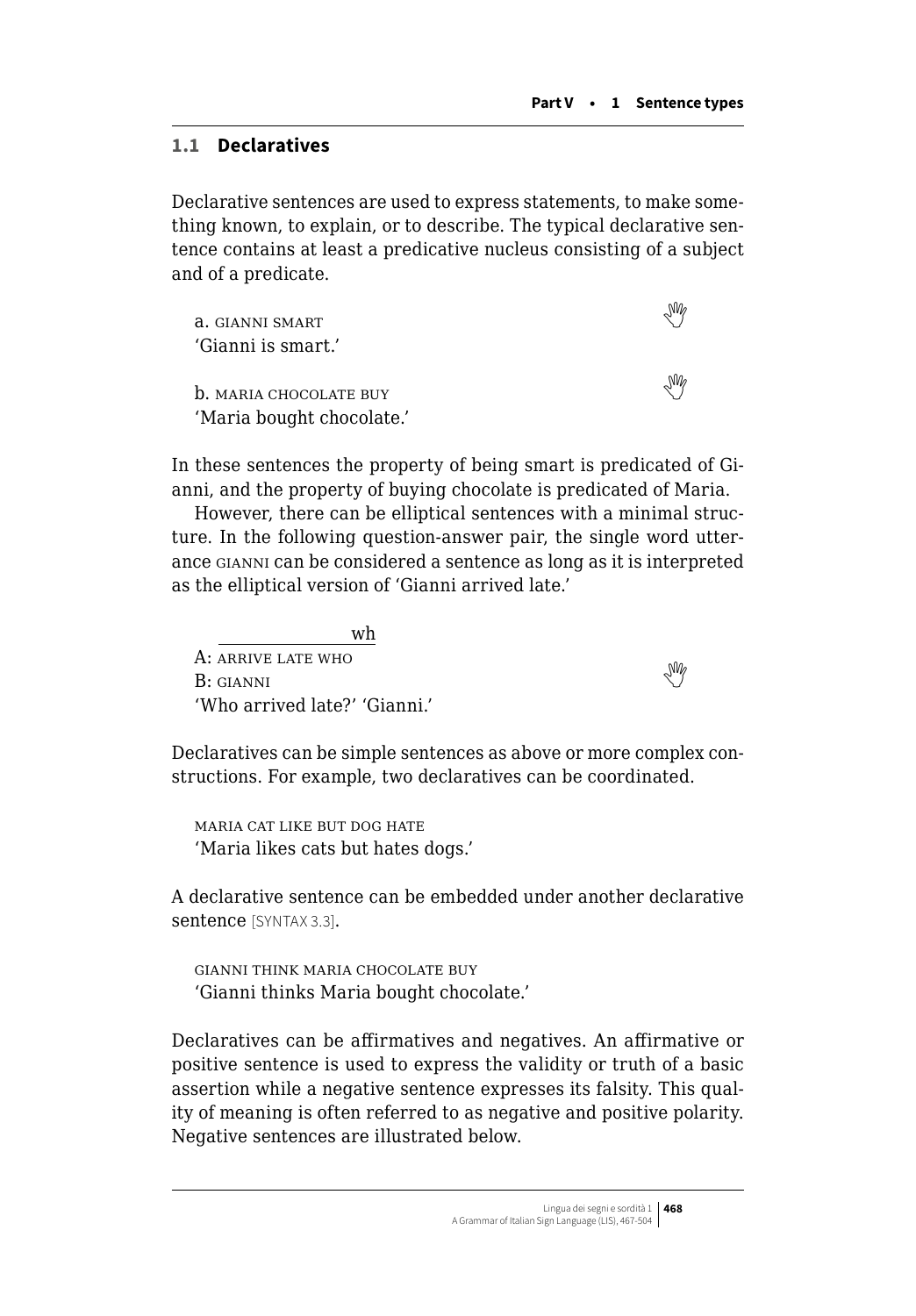<span id="page-2-0"></span>neg a. maria cat see not 'Maria does not see the cat.'

neg b. wine buy nobody 'Nobody bought wine.'

Declaratives are the unmarked or most neutral type of sentence in comparison to the other three types. As such, they are the compass for examining various grammatical structures. Our description of interrogative, imperative and exclamative sentences will explain how they differ from declaratives.

# **1.2 Interrogatives**

The term interrogative refers to a grammatical form that is specialized for the following main uses:

i) to ask whether a certain state of affairs holds:

 y/n A: gianni arrive  $B: YES$  $B: YES$  $B: YES$   $W$ 'Did Gianni arrive?' 'Yes.'

ii) to elicit information from the addressee:

wh A: gianni buy what  $B: \text{WATE}$  $B: \text{WATE}$  $B: \text{WATE}$  With  $\mathbb{W}$ 'What did Gianni buy?' 'Water.'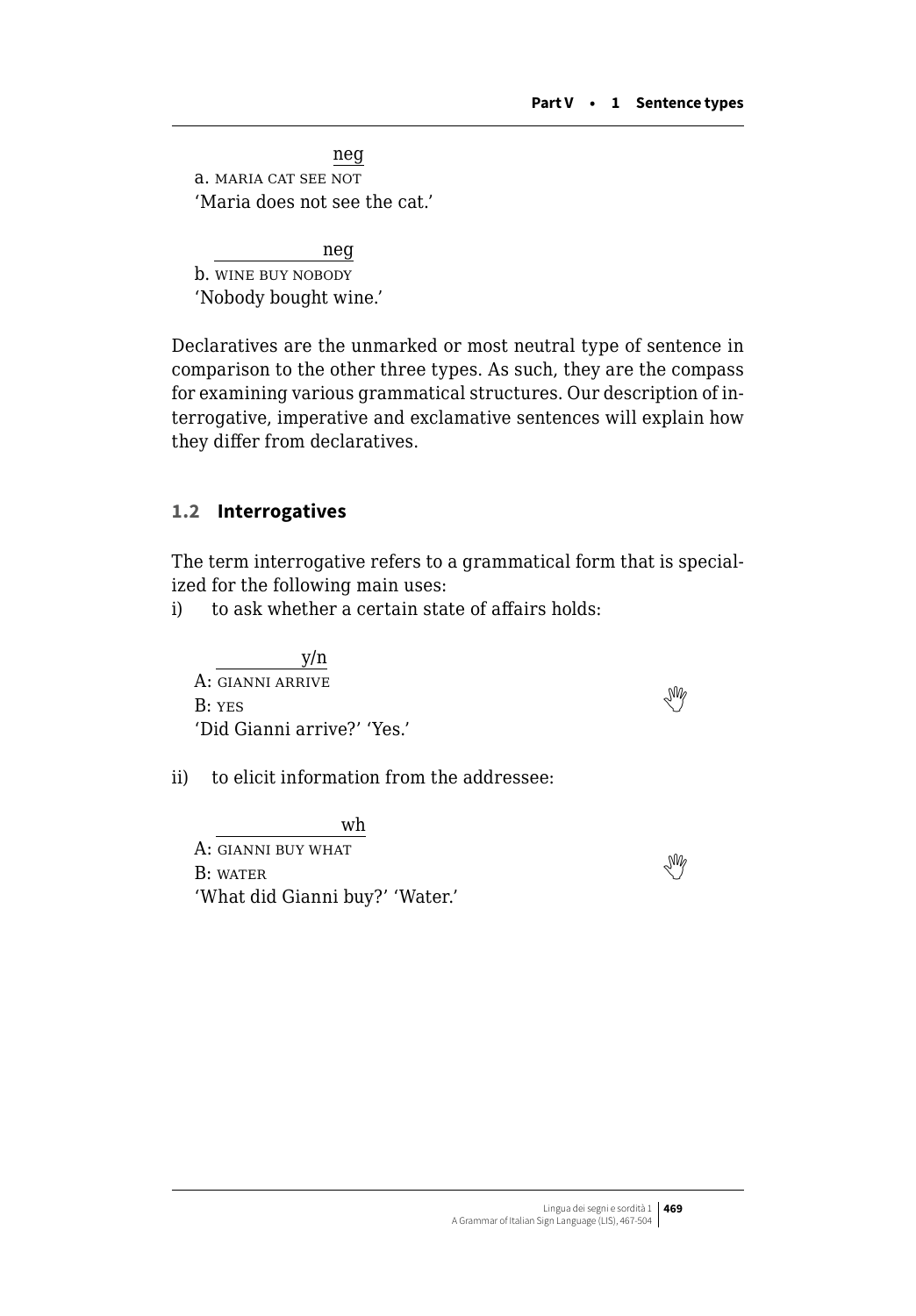iii) to report a doubt:

wh a. IX<sub>1</sub> THINK PALM\_UP GIANNI IX BUY Q<sub>artichoke</sub> PALM\_UP 'I wonder what Gianni bought.'

y/n b.ix<sub>1</sub> think ix gianni wine buy done 'I wonder whether Gianni bought wine.'

It is possible to distinguish between: i) polar interrogatives (sometimes called yes/no interrogatives because they ask whether a certain state of affairs holds or not, so they are naturally answered by 'yes' or 'no'), ii) alternative interrogatives, which present two or more options for the reply, and iii) content interrogatives, which elicit a more elaborate answer than 'yes' or 'no' because they are used to ask the addressee to fill in some specific missing information.

#### **1.2.1 Polar interrogatives**

An example of direct polar interrogative in LIS is provided below.

y/n  $\frac{3\pi}{\pi}$ sick ix<sub>2</sub> 'Are you sick?' An example of indirect polar interrogative is shown below.

y/n  $\frac{y_{th}}{y_{th}}$ <br>IX,THINK GIANNI SICK 'I wonder whether Gianni is sick.'

Polar interrogatives may differ from declaratives only for the presence of certain non-manual markers. For example, the two sentences below are distinguished only non-manually: the yes/no non-manual marking (raised eyebrows) is absent in the declarative (a) and present in the polar interrogative (b).

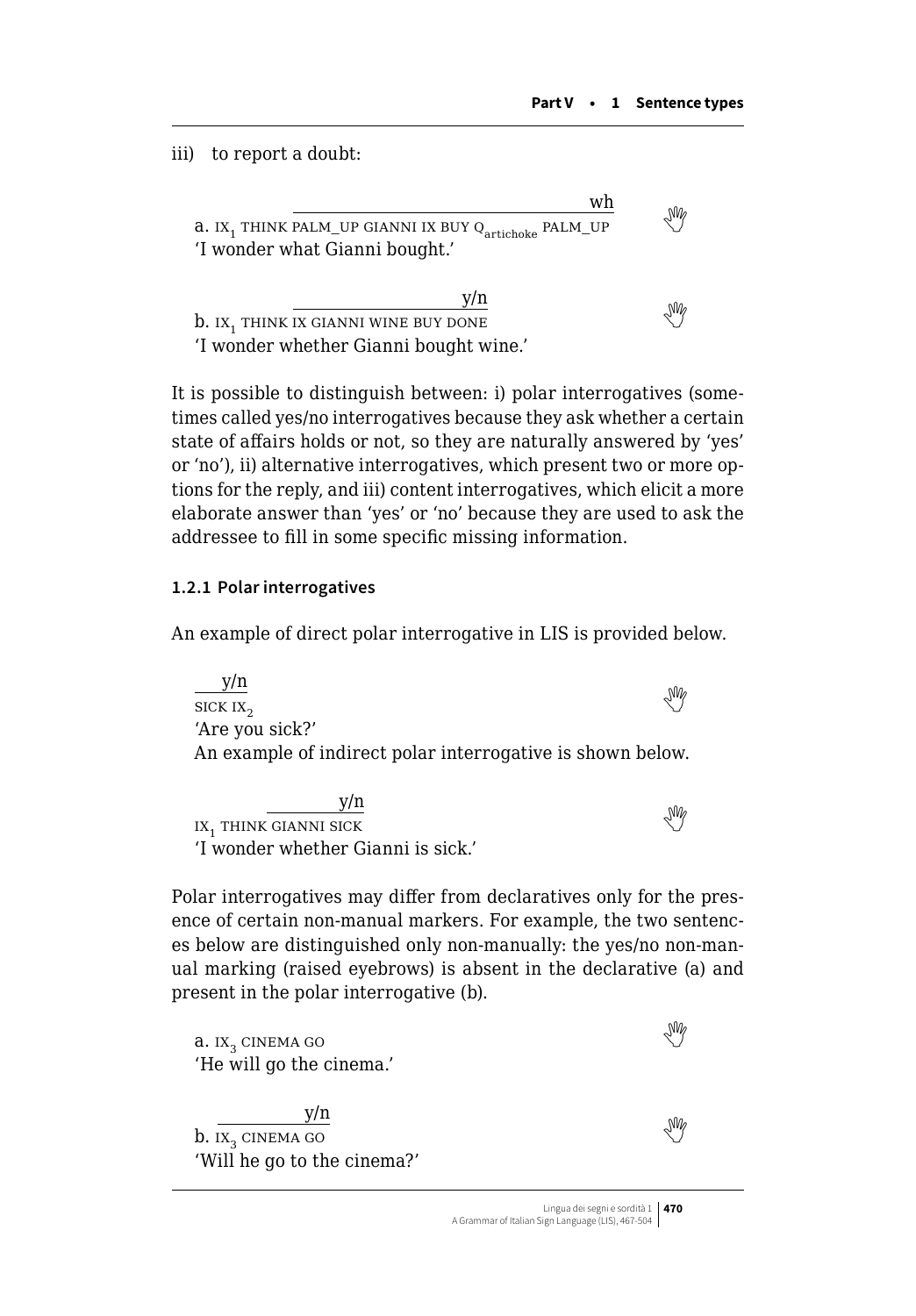However, polar interrogatives may be distinguished from declaratives also by the presence of the sign yes<sup> $\sim$ </sup>NO in sentence final position.

 $\frac{y/n}{x_2}$ pizza want yes^no 'Do you want pizza?'

In polar interrogatives, the subject pronoun naturally occurs at the end of the sentence.

 $\frac{y/n}{x_2}$ 'Do you want pizza?'

The subject pronoun can be doubled, namely it can occur both at the beginning and at the end of the sentence. This happens in the following question, in which a modification of non-manual marking denotes surprise for the fact that the interlocutor is eating pizza (but doubling does not seem to be restricted to these cases).

 $\frac{y/n}{11}$ <br> $\frac{y/n}{2}$ 'Do you want pizza?'

#### 1.2.1.1 Non-manual markers in polar interrogatives

Polar interrogatives occur with specialised non-manual markers, which include facial expressions such as eye contact with the addressee and raised eyebrows. A change in head and body orientation, head nod, and head shake can also occur. These non-manual markers occur over the entire clause with the exception of polar interrogatives containing yes^no, where non-manual markers occur only on this sign.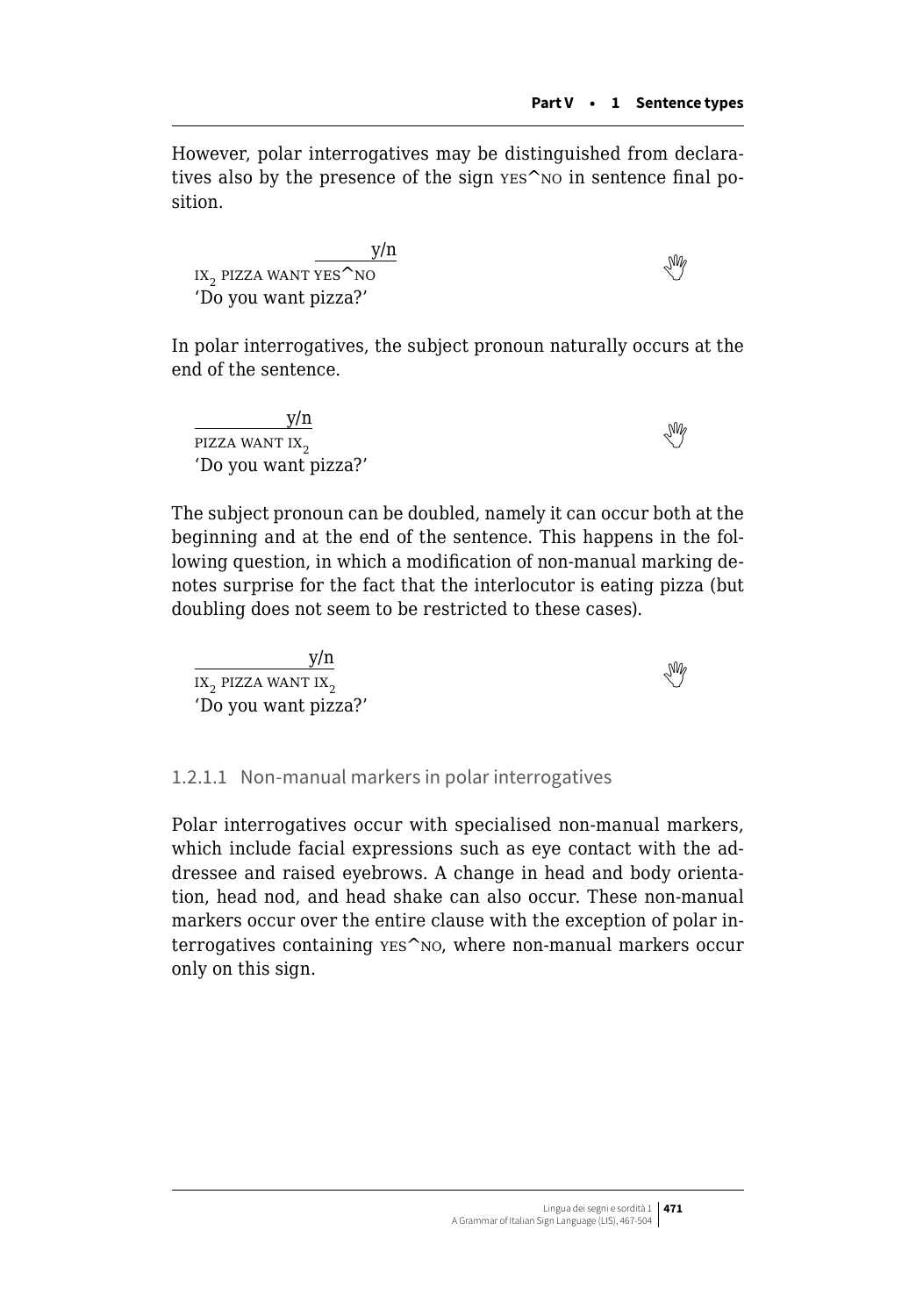1.2.1.2 Word order changes between declaratives and polar interrogatives

Although word order in polar interrogatives has not been systematically investigated, polar interrogatives are not distinguished from declaratives by means of word order change but mainly by non-manual marking.

# 1.2.1.3 Interrogative particles

An interrogative particle is a sign whose unique function is to indicate that an utterance is an interrogative. Clear cases of interrogative particles in polar interrogatives have not been reported for LIS, although the sign yes no optionally occurring in sentence final position is a possible candidate, whose status deserves further examination.

#### **1.2.2 Alternative interrogatives**

Alternative interrogatives present two or more options for the reply. The following are different realisations of alternative interrogatives.



An example of indirect alternative interrogative is provided below.

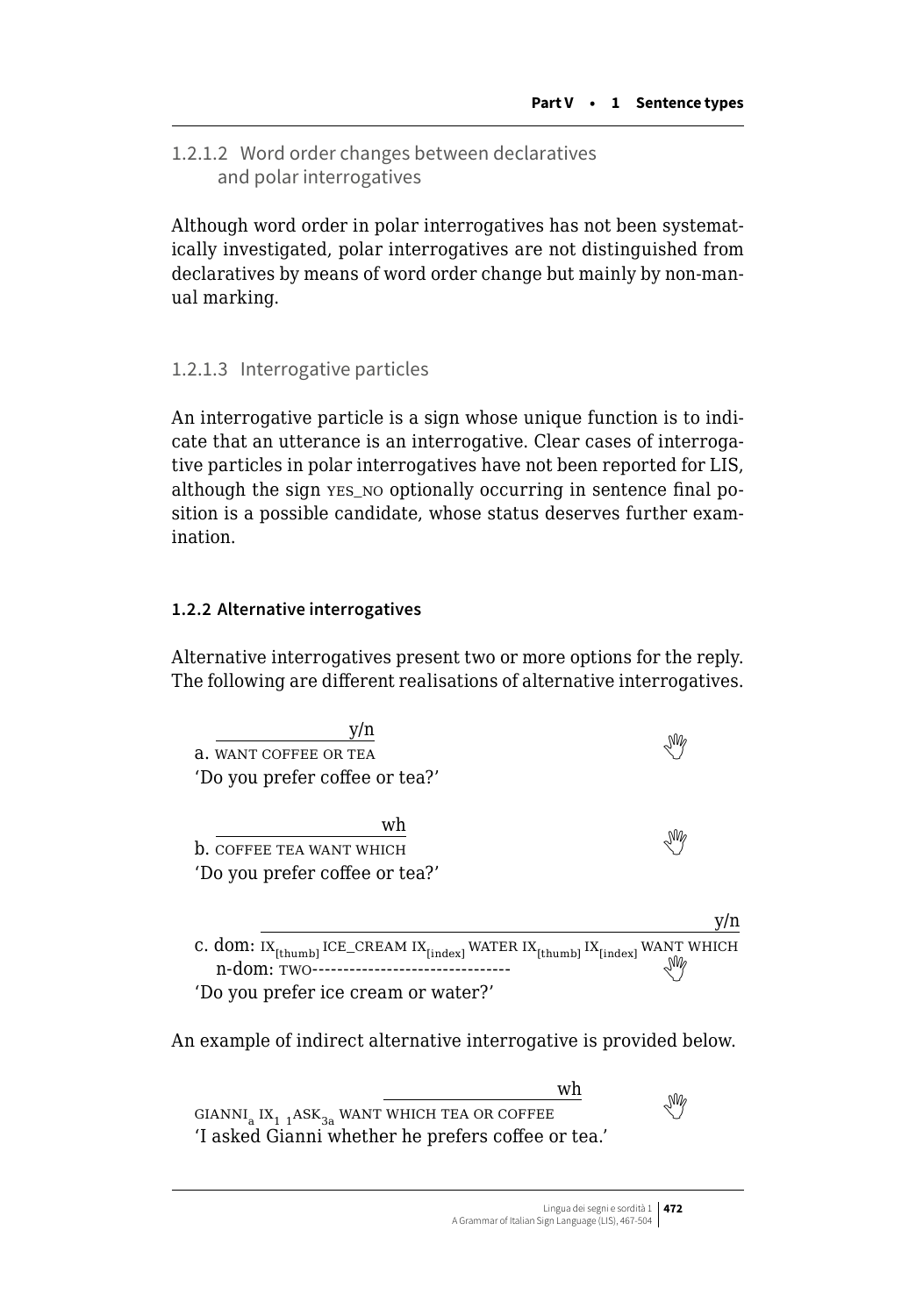#### **1.2.3 Content interrogatives**

Content interrogatives are used to ask the addressee to fill in some specific missing information. In LIS, as in many languages, they contain a specialized set of interrogative words or phrases. Since in English most of these interrogatives contain the morpheme *wh-*, content interrogatives are sometimes called *wh*-interrogatives.

An example of direct content interrogative in LIS is provided below.

wh A:  $IX_2$  buy what  $B:$ ice\_cream  $\mathbb{S}^n$ . 'What did you buy?' 'Ice cream.'

Below, we show an example of indirect content interrogative.

wh  $\frac{1}{1}$ ix<sub>2 3</sub>ASK<sub>1</sub> buy ix<sub>1</sub> what ix<sub>1</sub> what ix<sub>1</sub> what ix<sub>1</sub> and intervalse  $\frac{1}{1}$ 'He asked me what I bought.'

#### 1.2.3.1 Non-manual markers in content interrogatives

The main non-manual marker used in content interrogatives is furrowed eyebrow. Interrogative signs always occur with this non-manual marker (a), but it can extend over a bigger portion of the interrogative sentence (b).

wh a. A:  $ix_2$  work where  $B: \text{IX}(\text{loc})_{\text{foroximal}}$  $B: \text{IX}(\text{loc})_{\text{foroximal}}$  $B: \text{IX}(\text{loc})_{\text{foroximal}}$ 'Where do you work?' 'Here.'

wh  $b. A: IX<sub>2</sub> WORK WHERE$  $B: \text{IX}(\text{loc})_{\text{[proximal]}}$  $B: \text{IX}(\text{loc})_{\text{[proximal]}}$  $B: \text{IX}(\text{loc})_{\text{[proximal]}}$ 'Where do you work?' 'Here.'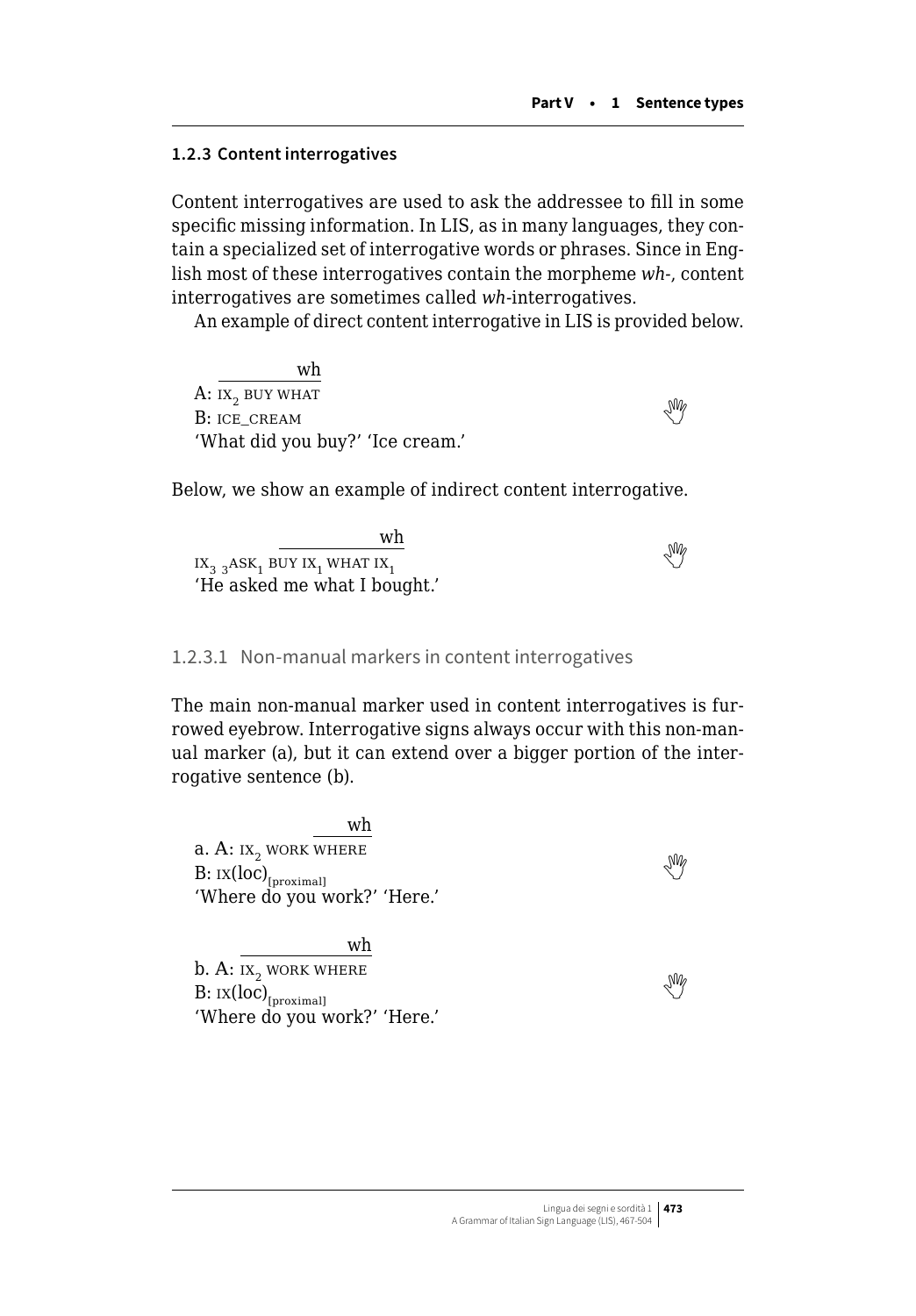# 1.2.3.2 List of wh-signs

LIS contains a full paradigm of interrogative signs. Below, we provide a non-exhaustive list of *wh-*signs.

| wh<br>a. WHAT         | Ng |
|-----------------------|----|
| wh<br>b. WHICH        | Y  |
| wh<br>C. WHO          | Y  |
| wh<br>d. WHY          | Y  |
| wh<br>$e.$ WHEN $(1)$ | Y  |
| wh<br>$f.$ WHEN $(2)$ | Y  |
| wh<br><b>g. WHERE</b> | Y  |
| wh<br>$h.$ HOW $(1)$  | Y  |
| wh<br>$i.$ HOW $(2)$  | Ng |
| wh<br>j. HOW_MANY     | Ng |

Another sign commonly found in LIS interrogatives is the one glossed  $Q_{\text{article}}$ .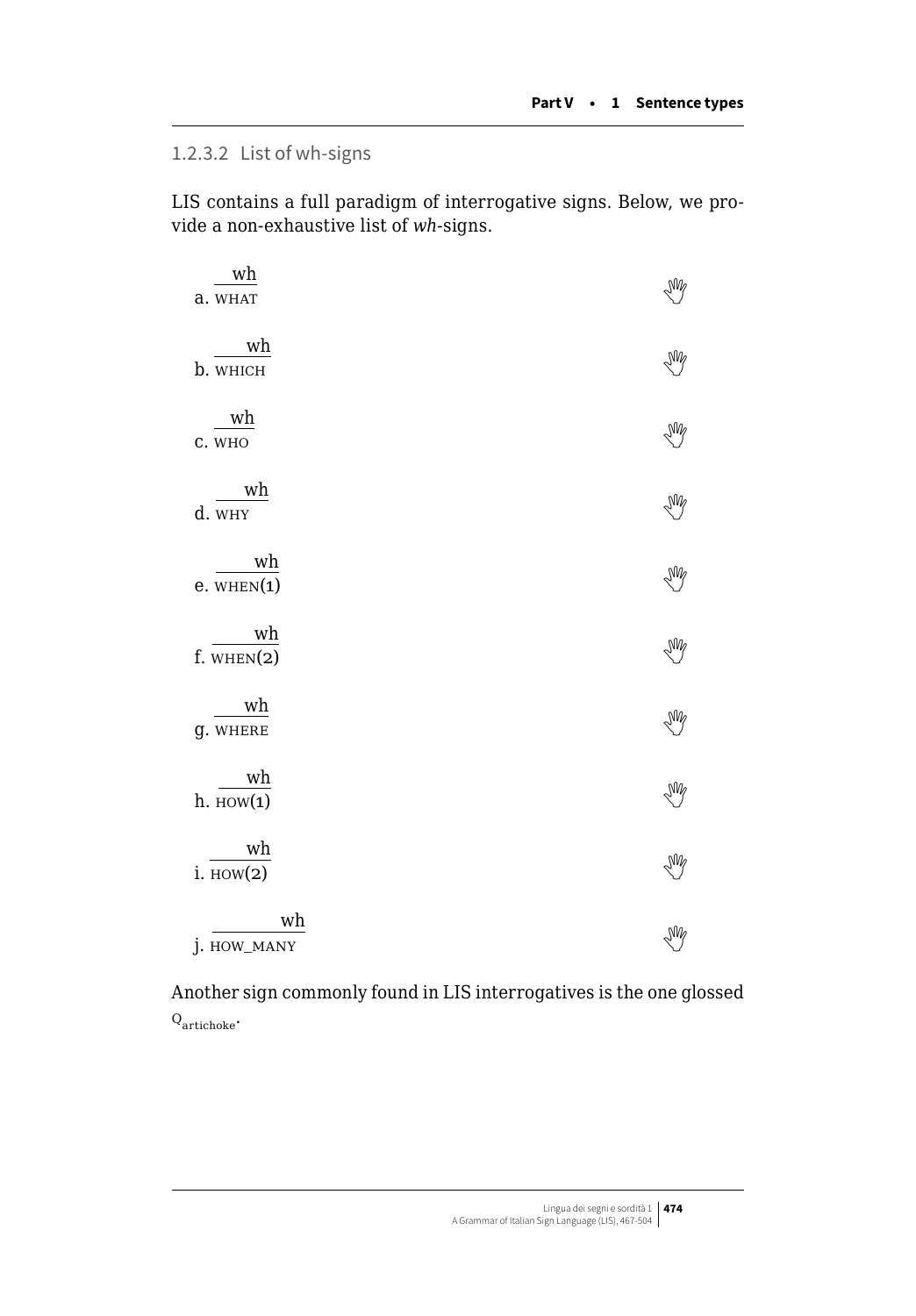

 $\mathbf{Q}_{\text{article}}$ 

The meaning of  $Q<sub>artichoke</sub>$  can be recovered by looking at its role in the sentence. For example,  $Q_{\text{article}}$  corresponds to the animate subject in the following sentence, so it is naturally translated by 'who'.

wh A:arrive q<sub>artichoke</sub><br>B: gianni 'Who arrived?' 'Gianni.'

 $\mathbf{Q}_{\text{article}}$  corresponds to the inanimate subject in the following sentence, so it is naturally translated by 'what'.

wh A: HAPPEN Q<sub>artichoke</sub>  $B:$ GIANNI  $CL(V):$  'fall' 'What happened?' 'Gianni fell down.'

 $Q<sub>artichoke</sub>$  can play other grammatical roles, as in the following sentence.

wh  $CAR$   $Poss_2$   $BREAK$   $Q_{\text{article}}$ 'Where did your car break?'

Another way to single out the specific meaning of  $\textbf{q}_{\text{article}}$  is to look at the mouthing it is associated to.  $Q_{\text{article}}$  may be co-articulated with some vowels or consonants present in the corresponding Italian *wh*-word. For example, in the following sentence the mouthing reproducing the consonant [p] present in the corresponding Italian *wh*- phrase *perché* ('why') is produced simultaneously with  $Q_{\text{artichole}}$ .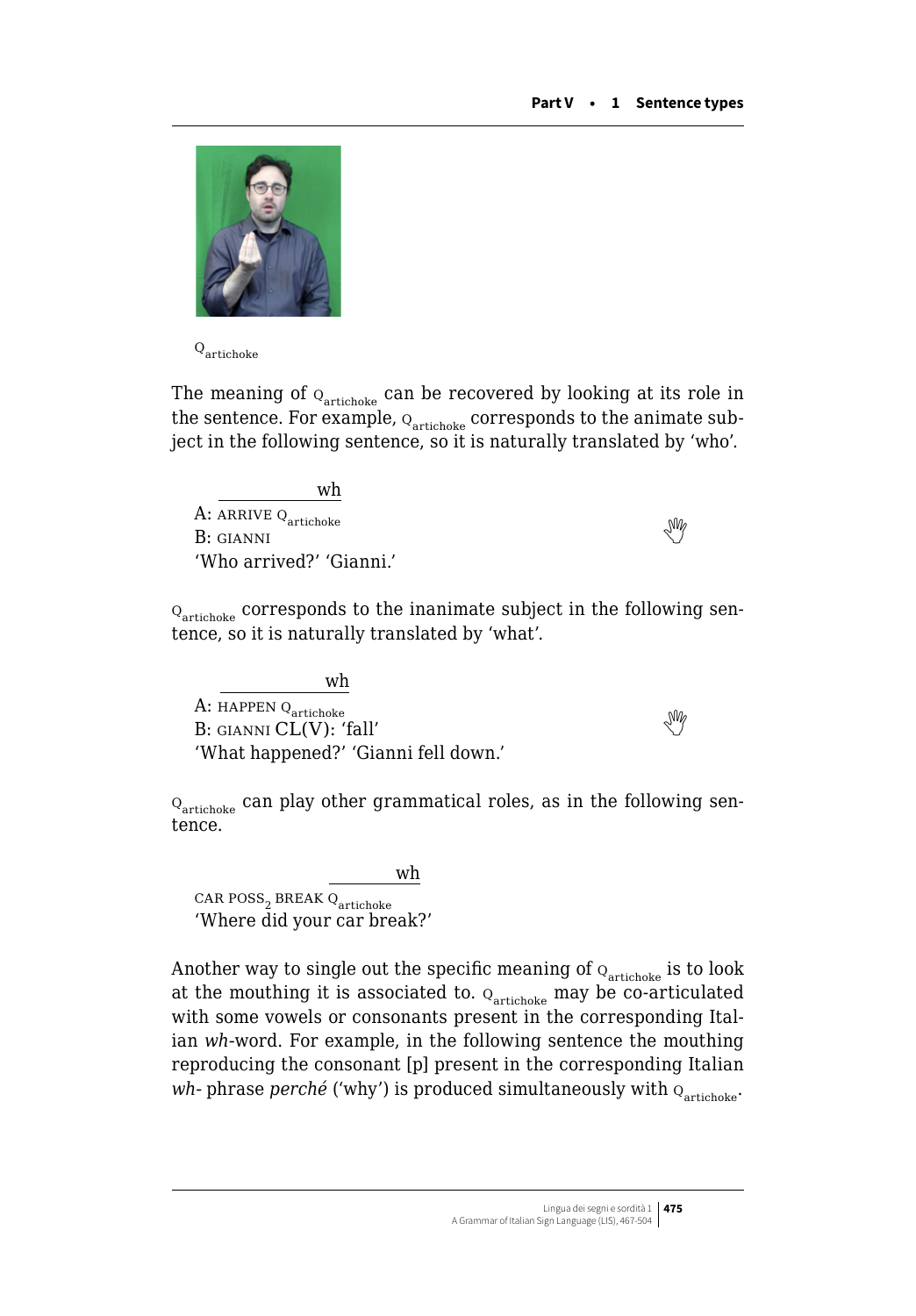

In the following sentence, the mouthing producing the sound [ku] present in the corresponding Italian *wh*-phrase *quando* ('when') is produced simultaneously with  $Q_{\text{article}}$ .



#### 1.2.3.3 Content interrogatives without *wh*-signs

Content interrogatives without *wh-*signs are possible in LIS. In the following sentence, the utterance is marked as interrogative by the presence of interrogative non-manual marking

wh A: TIME  $B: AT$  seven  $\mathbb{R}^n$ 'What time is it?' 'Seven o'clock.'

*Wh-*signs are usually left out when the specific interrogative meaning can be recovered from the context.

#### 1.2.3.4 Non-interrogative uses of *wh*-signs

*Wh-*signs can be used in non-interrogative contexts when they introduce temporal clauses [SYNTAX 3.5.2] locative clauses [SYNTAX 3.5.3], manner clauses [SYNTAX 3.5.4], and reason clauses [SYNTAX 3.5.5].

Notice the sign glossed as why is identical in its manual parameters to the sign glossed as reason, which typically introduces reason clauses. However, the two signs differ in terms of absence/presence of specific non-manuals [SYNTAX 3.5.5].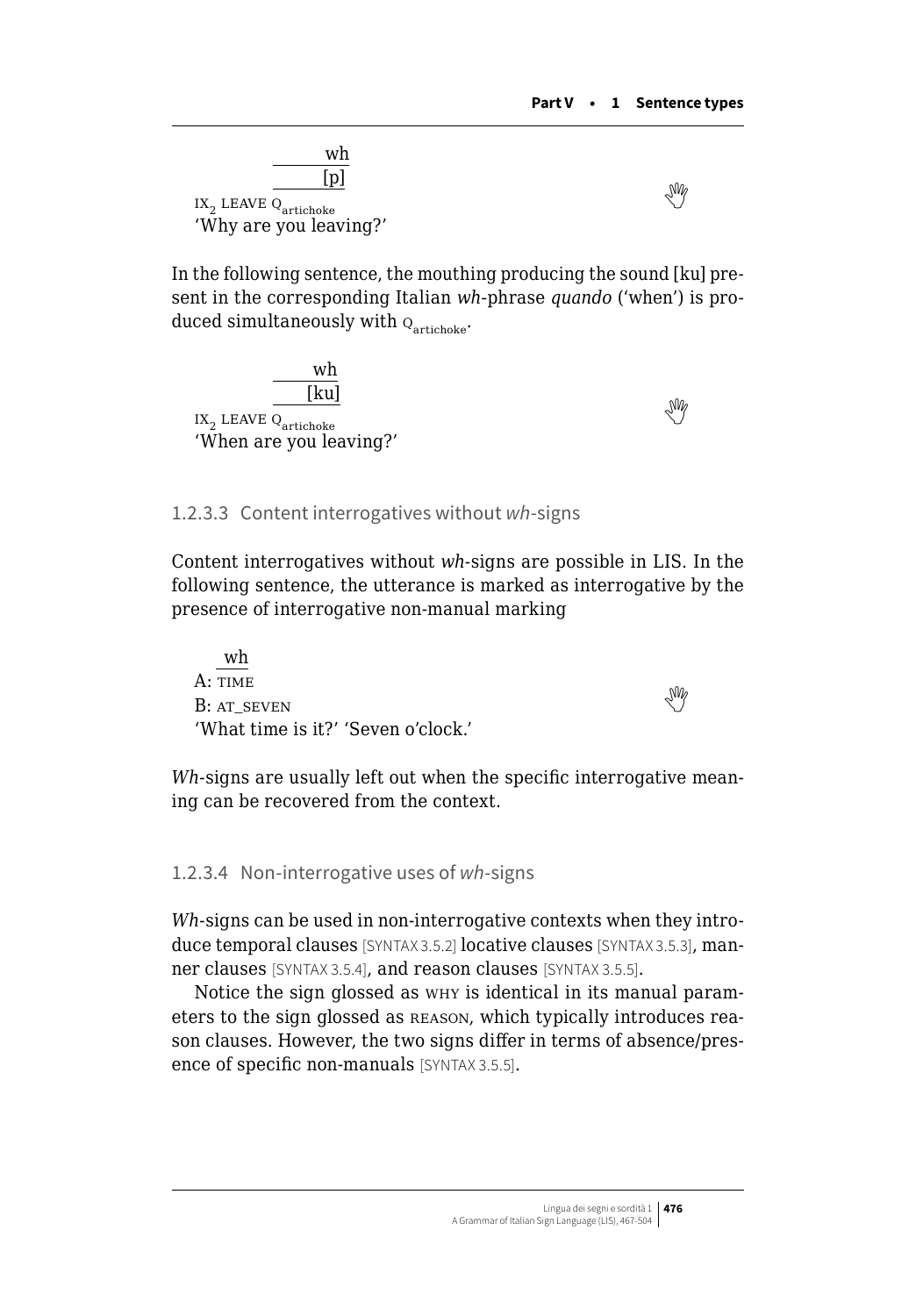#### 1.2.3.5 Position of *wh*-signs

The *wh-*phrase (possibly formed only by the *wh-*sign) plays a grammatical function in the interrogative sentence, e.g. subject, direct object, indirect object, or adverbial modifier. No matter what grammatical function the *wh-*phrase plays, the dedicated position for *wh*phrases is sentence-final. Therefore, even if the neutral order in a declarative sentence is Locative - Subject - Object - Verb as in (a), this order changes if a *wh-*sign is present, since the latter moves in sentence final position, no matter if it is the subject as in (b), the direct object as in (c), or the locative as in (d). In all these sentences, the verb is followed by an aspectual marker, DONE, which indicates that the event is concluded [LEXICON 3.3.2]; [MORPHOLOGY 3.3.2.3].

a. milan gianni house buy done  'Gianni bought a house in Milan.'

| wh                                       |      |
|------------------------------------------|------|
| <b>b.</b> A: MILAN HOUSE BUY DONE WHO    |      |
| B: GIANNI                                | Ng   |
| 'Who bought a house in Milan?' 'Gianni.' |      |
|                                          |      |
| wh                                       |      |
| C. A: MILAN GIANNI BUY DONE WHAT         | nnn. |

| G. A. MILAN GIANNI DU I DONE WIIAI         |    |
|--------------------------------------------|----|
| <b>B</b> : HOUSE                           | УŴ |
| 'What did Gianni buy in Milan?' 'A house.' |    |

|                                             | wh |
|---------------------------------------------|----|
| d. A: GIANNI HOUSE BUY DONE WHERE           |    |
| B: MILAN                                    | УŴ |
| 'Where did Gianni buy a house?' 'In Milan.' |    |

Also, in *wh-*interrogatives it is possible to repeat the subject pronoun. When this happens, the subject pronoun follows the *wh-*sign, so the latter is not strictu sensu sentence final.

wh  $\frac{1}{\text{ax}}$ live where  $\text{ax}$ 'Where do you live?'

The dedicated position for the *wh-*phrase is sentence-final in embedded interrogatives as well.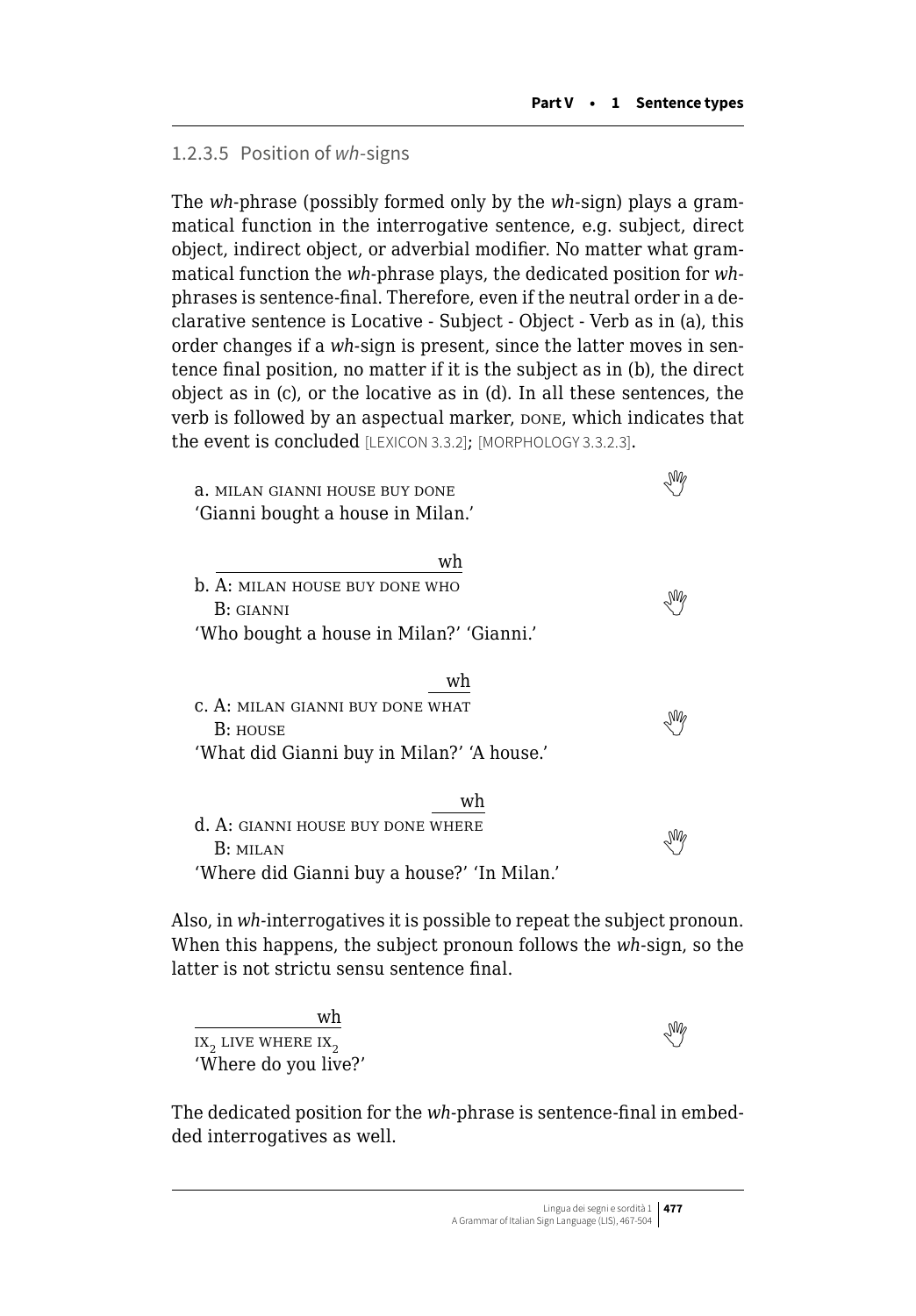wh  $\overline{\text{IN}}$ ix, want know house buy who 'I want to know who bought the house.'

1.2.3.6 Split between the *wh*-sign and its restriction

A *wh-*sign and its restriction (namely, the noun or the noun phrase that the *wh-*sign modifies) may split. When splitting takes place, the *wh-*sign sits in sentence-final position while its restriction stays in the position which corresponds to its grammatical function (the subject position in the following sentence).

wh child book three steal which 'Which child stole three books?' (adapted from Cecchetto et al. 2009, 285)

#### 1.2.3.7 Doubling of the *wh*-sign

In LIS, it is possible to find cases where a content interrogative contains two copies of the same *wh-*sign, as in the following example. The non-manual component can either occur with the *wh-*signs only, or optionally spread over the whole clause.

wh wh  $\frac{m}{\sqrt{m}}$ what yesterday buy what 'What did you buy yesterday?'

When doubling takes place, one *wh-*sign sits in sentence-initial position while the other one sits in the canonical sentence-final position. Sentences with doubling can be naturally used in certain contexts only if the question presupposes that there is someone or something that is the answer to this question. For example, the sentence above is natural if the signer is playing the role of a police officer who has arrested a suspect. During the interrogation, the suspect admits to have stolen something. In that context, the police officer can happily utter that sentence because it is given for granted that there is some object that has been stolen.

Another attested case of doubling takes place when  $Q<sub>artichoke</sub>$  combines with another *wh*-sign. This happens in certain colloquial registers. As the following examples show, the  $wh\text{-}\mathrm{sign}$  and the  $\textup{o}_{\mathrm{article}}$  preferably occur in sentence-final position with the order ' $wh$ -sign –  $Q<sub>artichole</sub>'$ .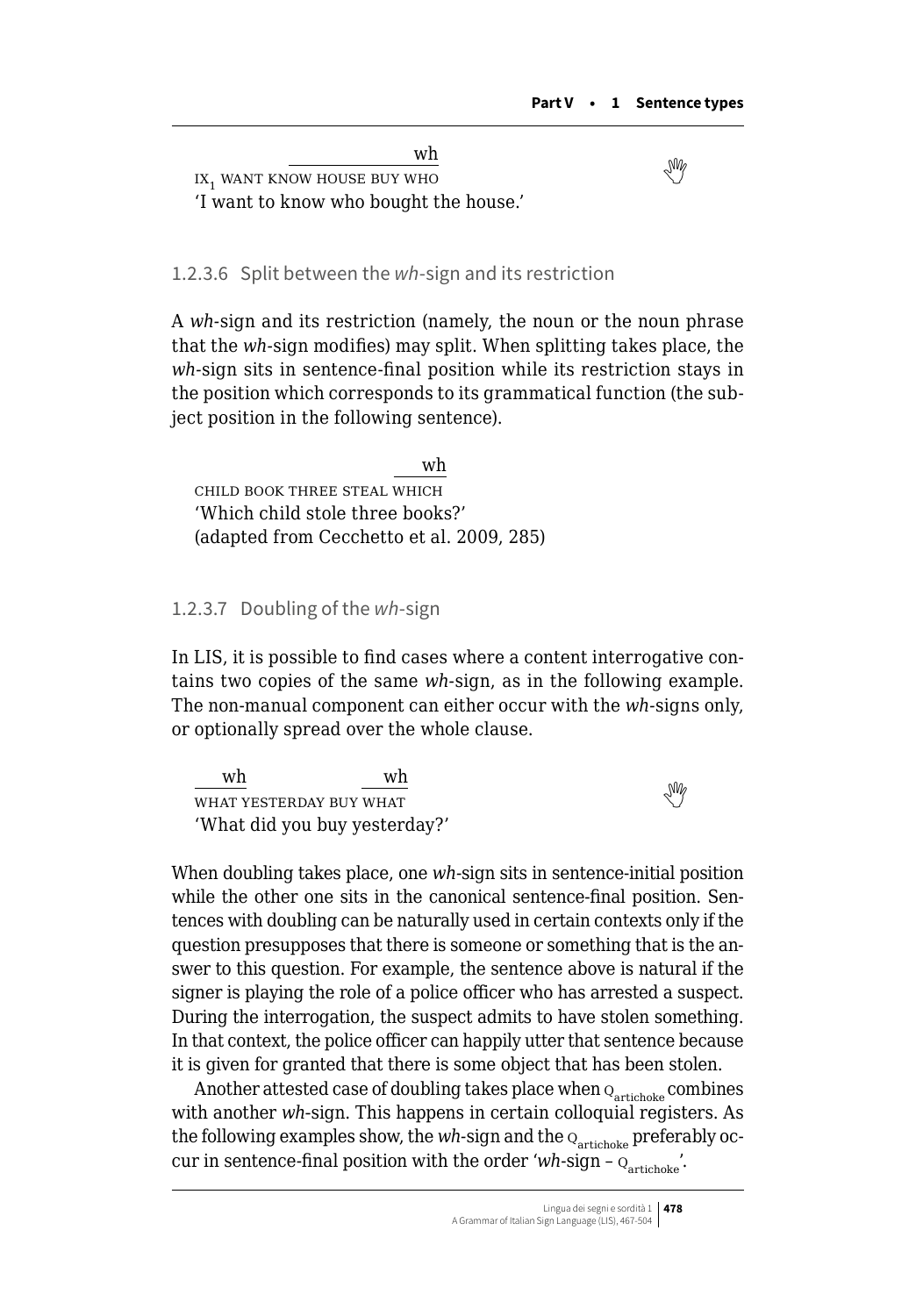wh

<span id="page-12-0"></span>a. ARRIVE WHO Q<sub>artichoke</sub> 'Who arrives/has arrived?'

wh

b. ix<sub>2</sub> do what  $Q_{\text{article}}$ 'What are you doing/did you do?'

#### 1.2.3.8 Multiple *wh*-signs in interrogatives

There are languages in which more *wh-*signs occur in a single interrogative when the addressee is asked to provide multiple pieces of information. One example from English is 'Where did you buy what?' whose answer would be a statement such as 'I bought the vegetables at the grocery store and the meat at the butcher.' The presence of this type of interrogatives has not been reported for LIS.

#### 1.2.3.9 Interrogative particles

An interrogative particle is a sign whose *unique* function is to indicate that an utterance is an interrogative. As *wh-*signs in LIS have a specific meaning (What? When? Where? etc.), they do not qualify as interrogative particles. An exception might be  $Q_{\text{article}}$ . As its meaning is underspecified in absence of a disambiguating mouthing, it might be analysed as an interrogative particle, especially if mouthing is analysed as external to the core meaning of this sign.

#### **1.3 Imperatives**

An imperative is a grammatical form that is specialized to elicit a behaviour from the addressee, so imperatives and commands are often taken to be synonymous. However, this identification is not fully correct, because sometimes non-imperative sentences can be used to express a command and, conversely, an imperative can be used for functions other than commands. Still, LIS has grammaticalised forms that are *typically* associated with commands and these forms are the topic of the present section.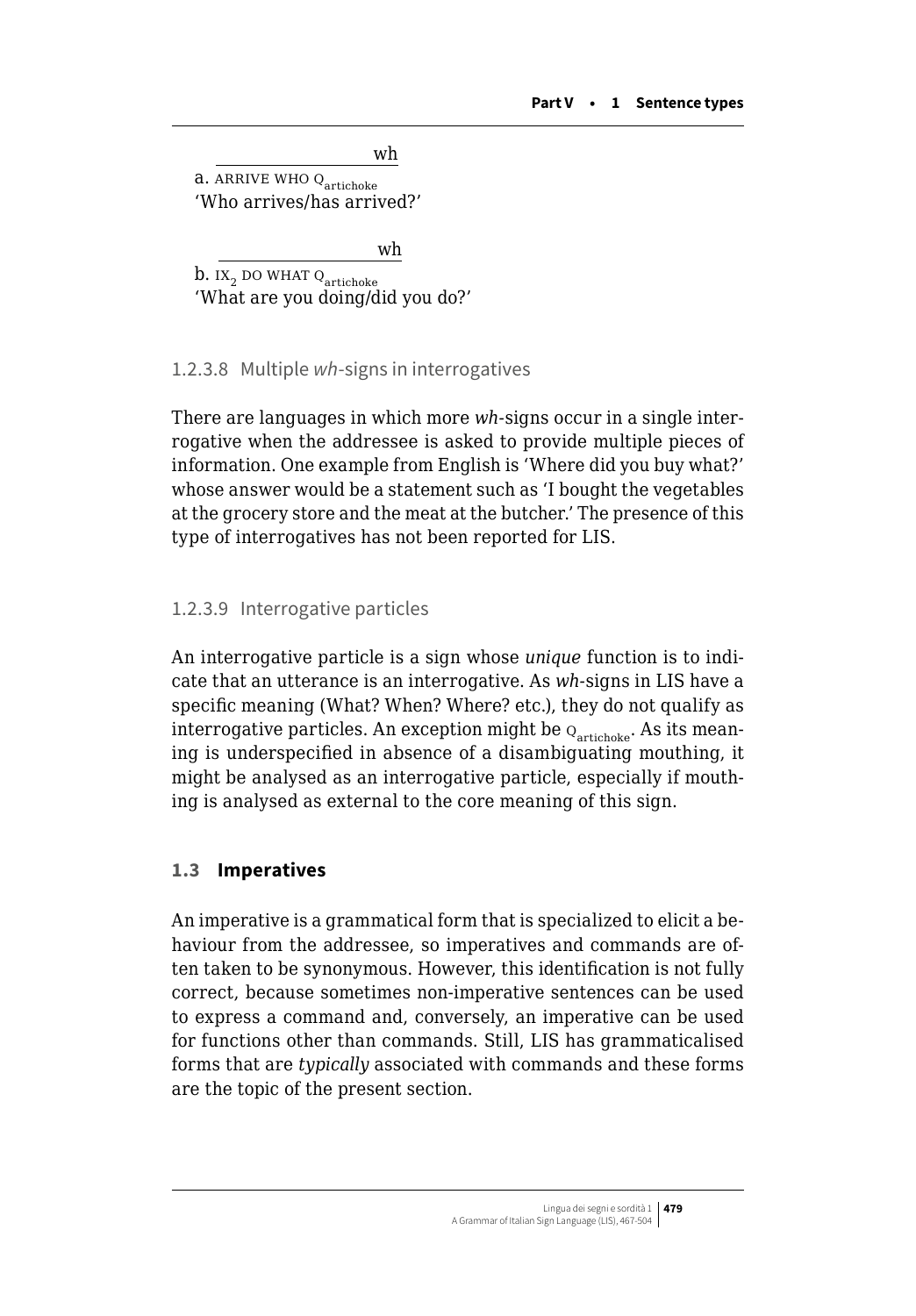# **1.3.1 Subtypes of imperatives**

As previously mentioned, the imperative is not used only for commands. In LIS, the same form that is used to give orders is also used for other functions, which may not be obviously related. Typical uses of imperatives include at least: i) invitations, ii) suggestions/advice, iii) permission, iv) instructions, and v) recommendations.

The following sections will describe the different uses of imperatives in LIS.

#### 1.3.1.1 Orders

The most obvious subtype of imperatives includes positive and negative orders. Orders express the will of the speaker for someone to do or not do something. An example of a sentence expressing an order in LIS is offered below.

| fe          | M |
|-------------|---|
| EAT PALM_UP |   |
| 'Eat!'      |   |

In this sentence, the verb EAT is immediately followed by a specific sign, glossed PALM UP, illustrated in the following image.



palm\_up

palm\_up, which can be considered as a manual marker of the imperative, is optionally present in LIS positive imperative sentences and is produced with the palm facing upwards. It spatially agrees with the locus associated with the person the command is given to. When used to convey a command, PALM UP is produced with a short straight tensed movement.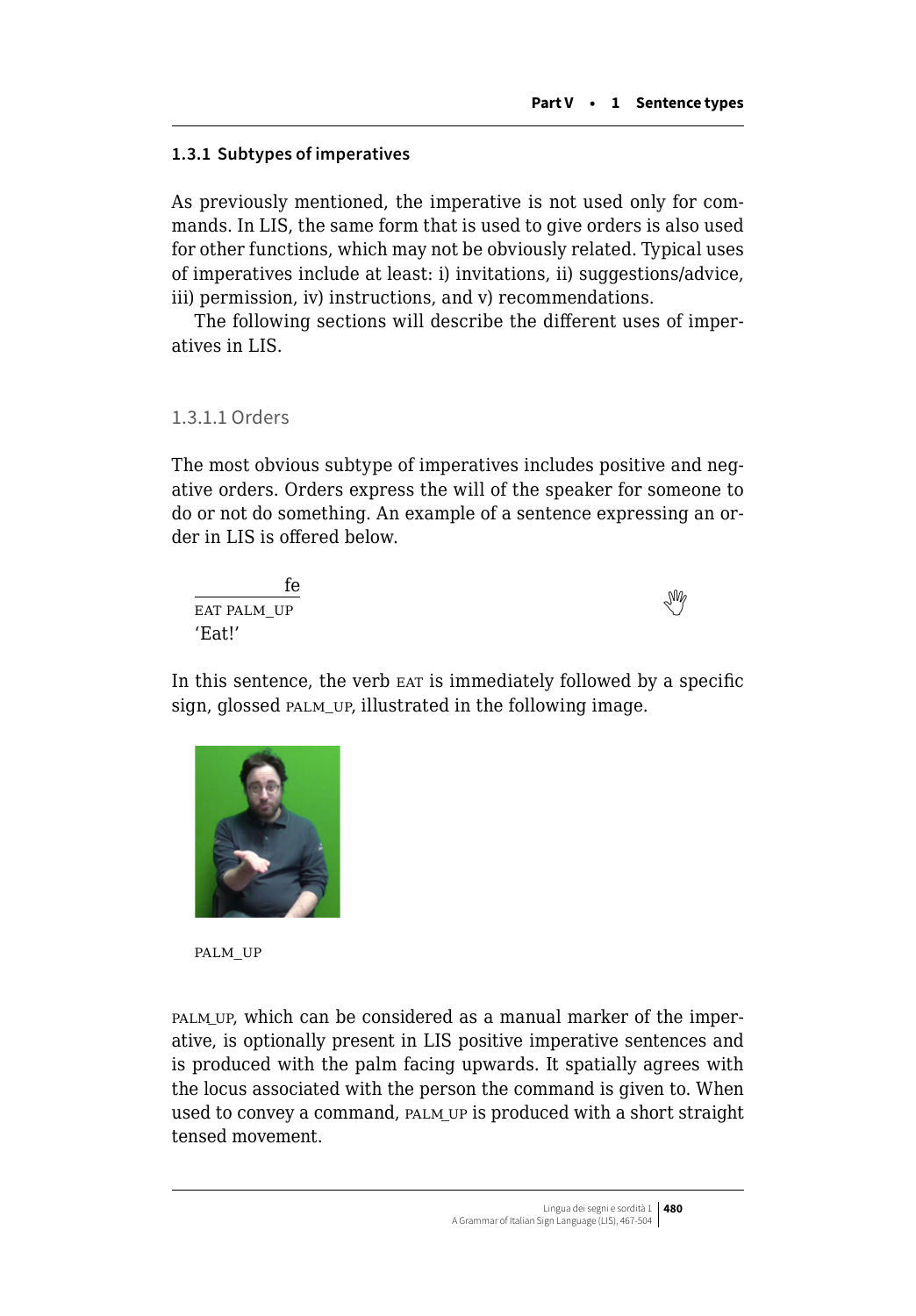When the addressee is plural, PALM\_UP is produced with an arcmovement. The following videos illustrate the contrast between the singular (a) and plural form (b) of  $PALM_U$ .

| re<br>a. EAT PALM_UP <sub>sq</sub><br>'You guy eat!'      |  |
|-----------------------------------------------------------|--|
| re<br>$\rm b.$ EAT PALM_UP $_{\rm pl}$<br>'You guys eat!' |  |

A different sign (glossed movimp) surfaces in LIS imperative sentences when the addressee must move to a different position to obey the command.

The movimp sign, which is illustrated in the following picture, displays an arc movement towards a locus associated to the signer's left or right area in signing space (but for some signers movimp displays an unspread 5 handshape if the addressee is plural).



movimp

The following is an imperative sentence with movimp.

| tе             | $\mathbb{W}_{e}$ |
|----------------|------------------|
| SLEEP MOVIMP   |                  |
| 'Go to sleep!' |                  |



As suggested by the translation, the addressee must move to a different position in order to obey the command.

movimp occupies a postverbal position, just like palm\_up. However, movimp and palm\_up can never co-occur in the same sentence. This suggests they realize the same function in LIS imperative sentences, although movimp is more specialized, since it implies that the addressee must make a movement to obey the command.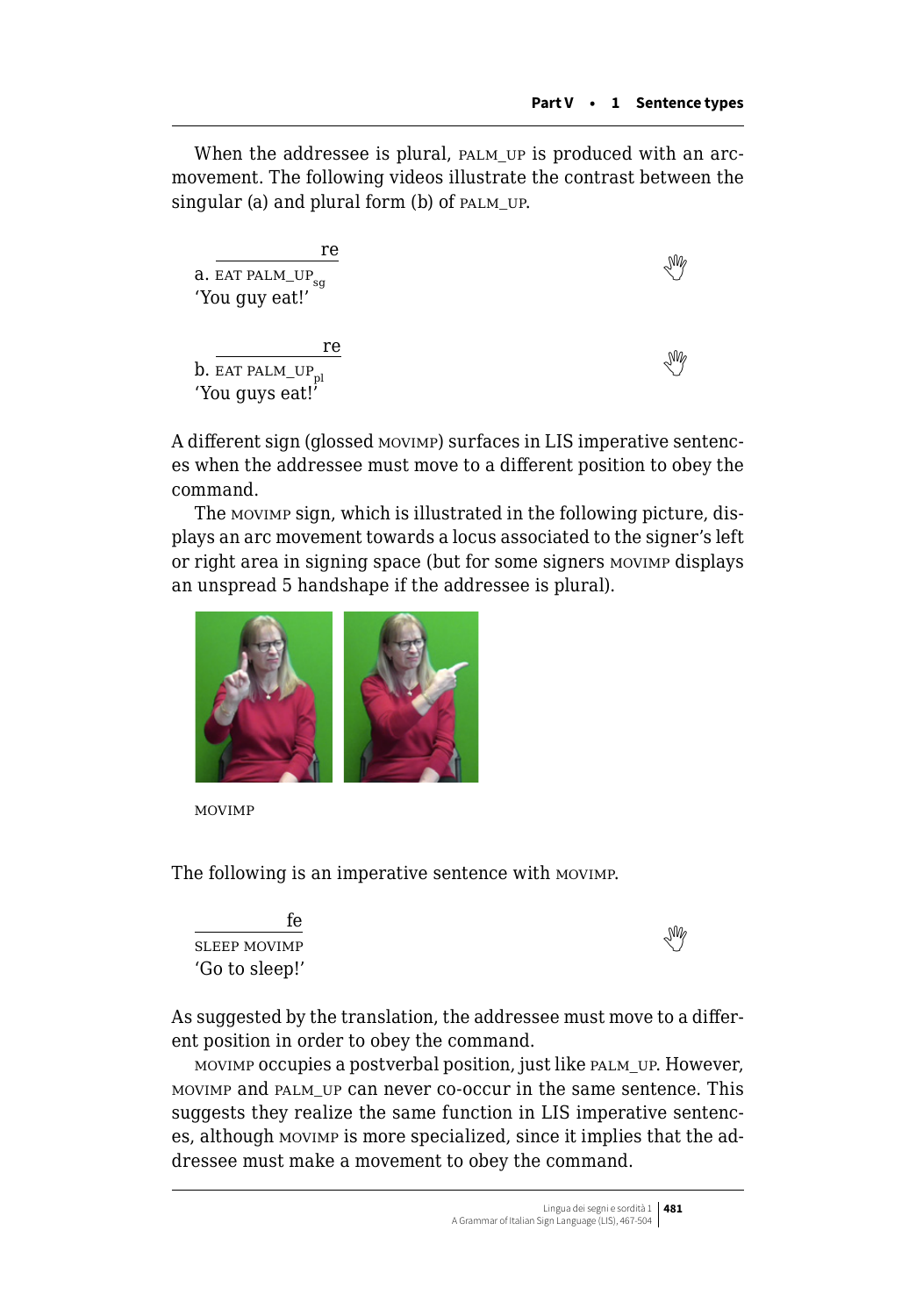The manual signs glossed as movimp and palm\_up are not the only elements marking the imperative in LIS. A crucial syntactic component of LIS imperative sentences is the presence of specific nonmanuals, although what non-manual is produced in imperatives is subject to individual variation. In fact, non-manual marking is sufficient to indicate a command in absence of imperative manual signs, as in the following sentence, where the relevant non-manual marking is furrowed eyebrows (fe).

fe  $\frac{10}{\sqrt{M}}$ 'Kneel down!'

1.3.1.2 Invitations

Imperatives may also take the form of an invitation when someone is warmly encouraged to do something. As opposed to orders, invitations are expressions of politeness. An example of a LIS sentence expressing an invitation is provided below.

sq fe  $\frac{10}{3}$ TAKE<sub>2</sub>PALM\_UP 'Take it!'

In this sentence, the signer is inviting his guest to have a piece of cake. When used to express an invitation, palm\_up displays a longer arched relaxed movement. As for non-manual markers, invitations are accompanied by furrowed brows (fe) and squint eyes (sq), plus a head nod.

# 1.3.1.3 Suggestions/advice

Suggestions and advice also fall into the wider category of imperatives whose main goal is to advise the addressee on what is best for him/her to do in order to get a better result or to improve his/her situation. A suggestion/advice is illustrated below. In the video, the signer is inviting the addressee to buy powder milk. The video contains an imperative sentence ('buy the powder milk') followed by a declarative sentence ('it is convenient').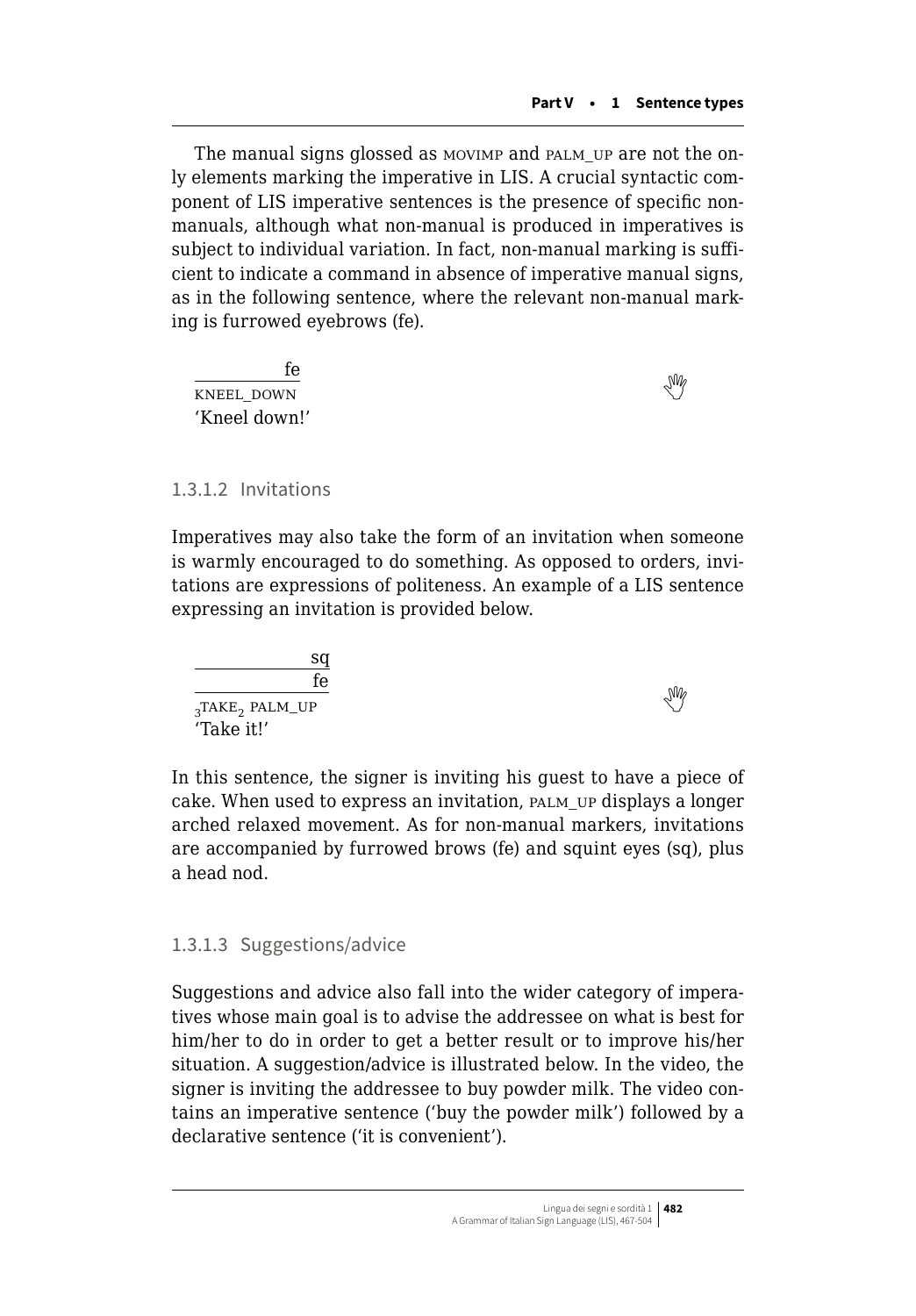hn fe milkix powder buy palm up. convenient 'Buy the powder milk! It is convenient.'

In this sentence, palm\_up agrees with the object. As for non-manual markers, suggestions are produced with furrowed brows (fe), plus a head nod.

#### 1.3.1.4 Permissions

This subvariety of imperatives expresses an authorization, and may be a reply to a request, as in 'May I take your pen?'. 'Yes, take it!'. An example of a LIS sentence expressing permission is provided below.

| ŤΑ                                         |            |
|--------------------------------------------|------------|
| PEN <sub>3</sub> TAKE <sub>2</sub> PALM_UP | $\sqrt{M}$ |
| 'Take the pen!'                            |            |

Also in this sentence, palm\_up agrees with the object and the addressee. As for non-manual markers, permissions are marked by furrowed brows (fe) and protruding lips (lp).

#### 1.3.1.5 Instructions

Another subtype of imperative sentences is produced when the speaker gives instructions guiding his/her interlocutor on how to carry out a specific action such as building, cooking, reaching a destination, or any other performance. This is illustrated by the sentence below.

lp fe box tape CL(closed G): 'cut\_tape' CL(flat open 4): 'open\_box' 'Cut the box's tape and open it.'

In this sentence, imperative is indicated only by the non-manual marker furrowed brows (fe).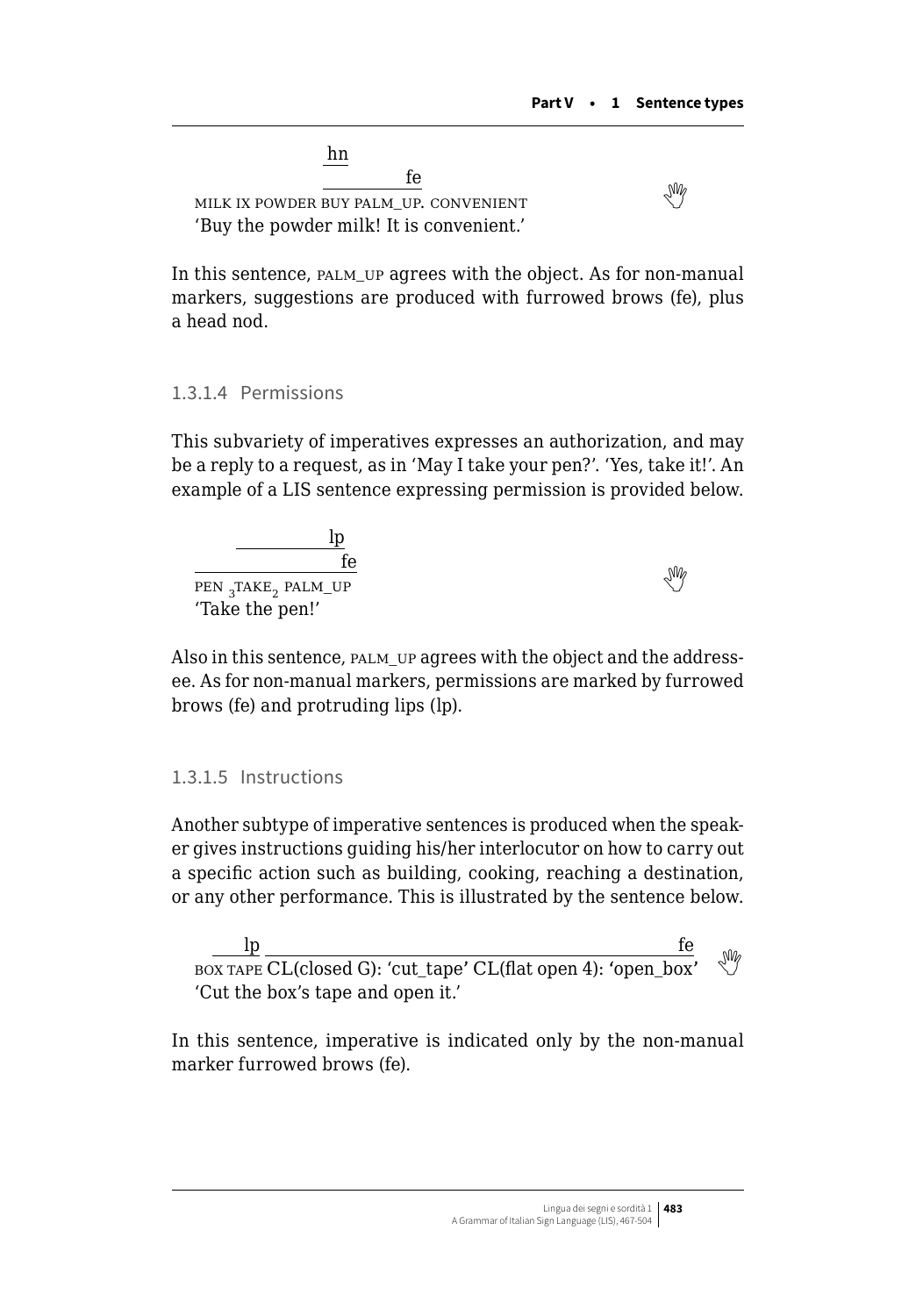1.3.1.6 Recommendations

The imperative form may also be employed to express a recommendation to do or not to do something, for example if the speaker has a concern that a future event can damage the interlocutor, as in the following sentence.

fe CL(closed 5): 'drive\_motorbike\_fast' NOT CL(closed 5): 'drive\_motorbike'

fe  $\overline{\text{CL}(G)}$ :'speed\_raise' judgement 'Don't go fast with your motorbike, drive at the right speed!'

In this sentence as well, the only marker of imperative is the nonmanual marking, namely furrowed eyebrows (fe).

# **1.3.2 Imperative markers**

In this section, we summarise what we already said about manual markers in the different types of imperatives.

# 1.3.2.1 Manual signs

As shown in the examples provided in the previous section, and as confirmed by the use of palm\_up in the Imperative-and-Declarative (IaD) construction described in [SYNTAX 1.3.9], palm\_up can occur with many different uses of the imperative. In this sense, it is not a pragmatic marker of command, but a grammatical marker of the imperative verb.

movimp seems to have a more restricted distribution because it is used only when the addressee must move to a different position to obey a given command. Neither movimp nor palm\_up are obligatory in interrogative sentences, as non-manuals are sufficient to signal the interrogative force. For example, the following video contains two imperative sentences. The first one ('wake up!') contains no manual marker of imperative force while the second one ('go to eat!') contains movimp.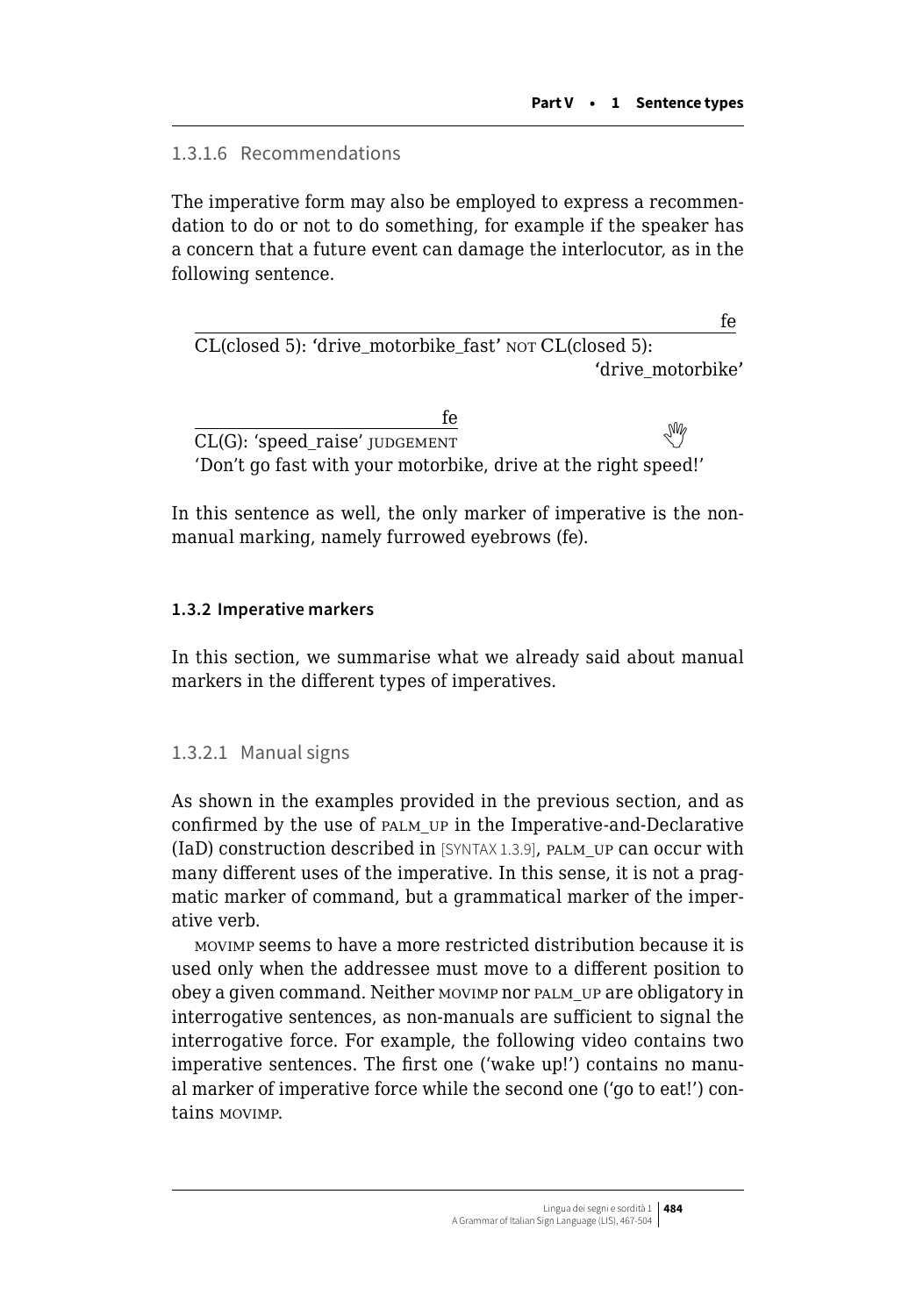fe  $\frac{10}{100}$ wake UP. EAT MOVIMP 'Wake up! Go to eat!'

#### 1.3.2.2 Non-manual markers

We indicated specific non-manual markers for the various types of imperatives in [SYNTAX 1.3.1]. The spreading domain of non-manual markers refers to their extension over the manual signs they co-occur with. The non-manual markers for the imperative are not limited to the signs palm\_up or movimp (when it is present), but extend over the verb and its arguments. Although non-manual markers are subject to individual variations (possibly being influenced by emotive facial expressions that commonly occur with imperative sentences), a marked facial expression is always found in the imperative.

#### **1.3.3 Imperatives and verb classes**

To be developed.

#### **1.3.4 Word order in imperatives**

The main fact to be noticed about word order in imperatives is the position of palm\_up or movimp, which must immediately follow the verb. The non-marked SOV word order [SYNTAX 2.3] is preserved in LIS imperative sentences.

#### **1.3.5 Attention callers**

Since imperatives are means for eliciting a specific behaviour from the addressee, imperative clauses are frequently preceded or accompanied by the attention getters, as the one below.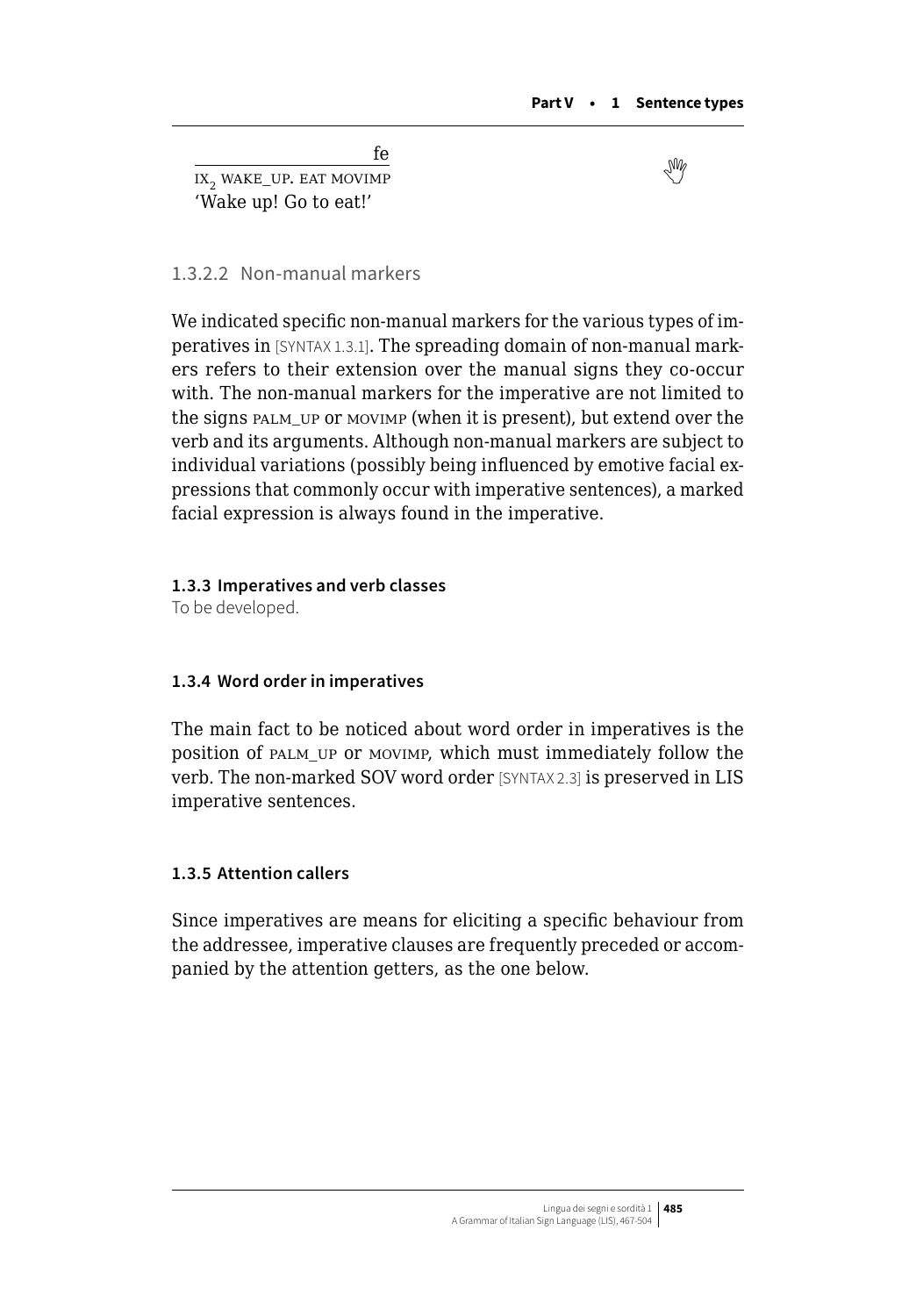

**Figure 1** An attention-caller sign The use of this sign is not limited to imperative constructions. Indeed, it is used anytime a signer needs to call for attention (e.g. before making an important announcement to a group of signers)

#### **1.3.6 Negation in imperatives**

When a negative order is expressed in LIS, there are some interesting differences with respect to positive imperatives. Both declarative and imperative clauses employ a manual sign for negation displaying the same handshape but differing in its movement realization. In negated declaratives, the manual sign (glossed NOT) produced with an extended index finger displays a short right-to-left repeated movement, as in (a), while in negative imperatives the manual sign (glossed no) is produced with a single tensed and wide movement, as in (b).

| fe hs                      | $\mathbb{W}_{\mathcal{C}}$ |
|----------------------------|----------------------------|
| a. IX <sub>3</sub> EAT NOT |                            |
| 'He doesn't eat.'          |                            |
|                            |                            |
| fe hs                      | $\mathbb{W}_{\rho}$        |
| b. EAT NO                  |                            |
| 'Don't eat!'               |                            |

#### 1.3.6.1 Manual negation

Manual signs conveying the imperative, such as PALM UP sign or the movimp sign are incompatible with negation. The imperative force is thus deduced from the marked form of manual and non-manual negation.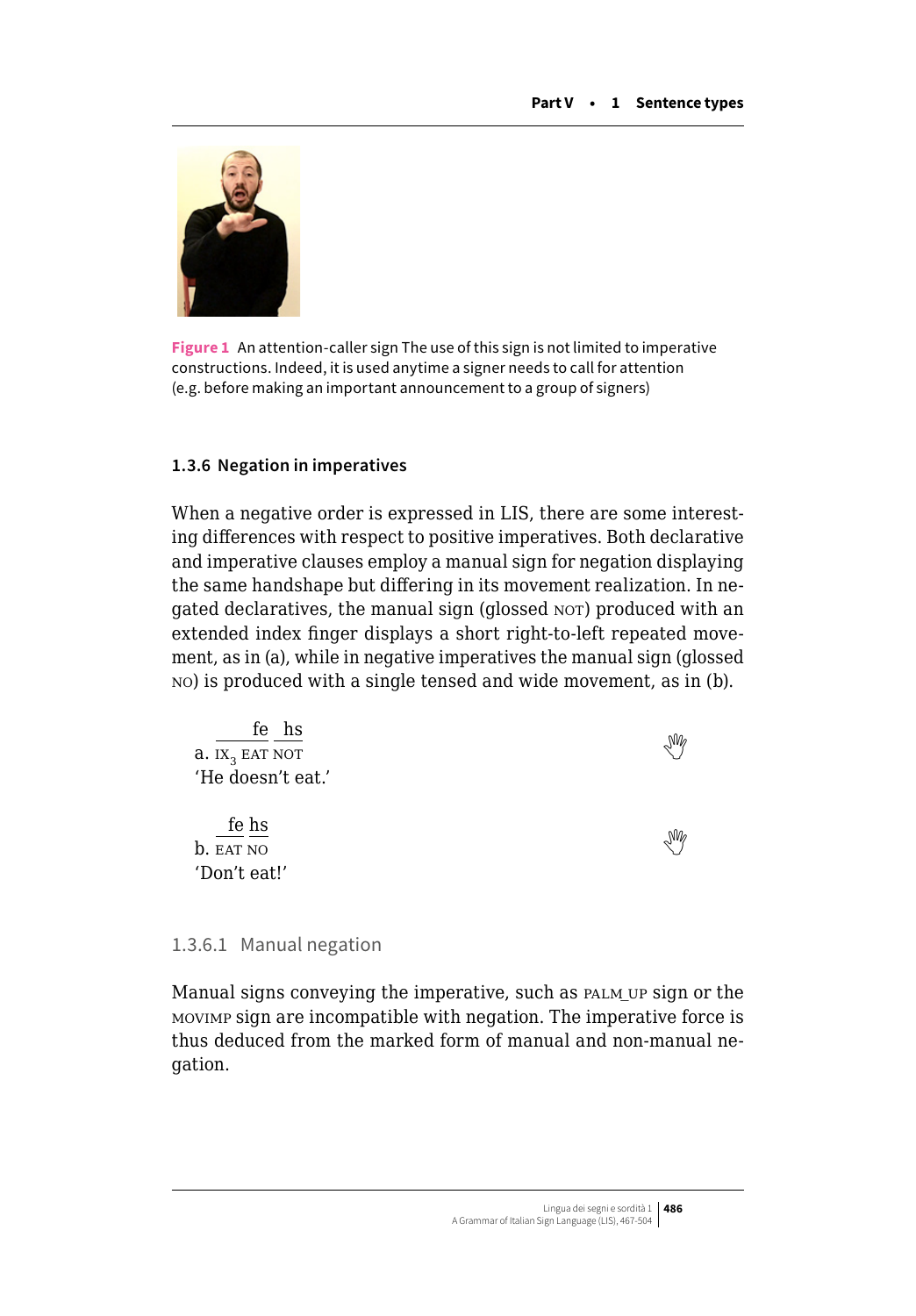<span id="page-20-0"></span>1.3.6.2 Non-manual negation

Marked facial expression are obligatory in negative imperatives.

# **1.3.7 Subjects in imperatives**

The section is dedicated to the subject in the imperative sentence.

1.3.7.1 Null and/or overt subjects

Null subjects seem to be the preferred option in LIS imperative sentences.

wake\_uphurry\_up eat movimp  $$\mathbb{W}$$ 'Come on, wake up! Go eat!'

# 1.3.7.2 The person of the subject

Overt subjects can occur but, as opposed to declaratives, LIS imperative sentences only allow the overt production of second person subjects or of subjects including the addressee.

 $IX_2$ wake\_up. eat movimp 'Wake up! Go to eat!'

1.3.7.3 Anaphoric properties To be developed.

#### **1.3.8 Embedding imperatives**

The examples of imperatives described up to now are cases where the imperative sentence is a root clause. No case of embedded imperative has been described yet. However, this is an area which is under-investigated.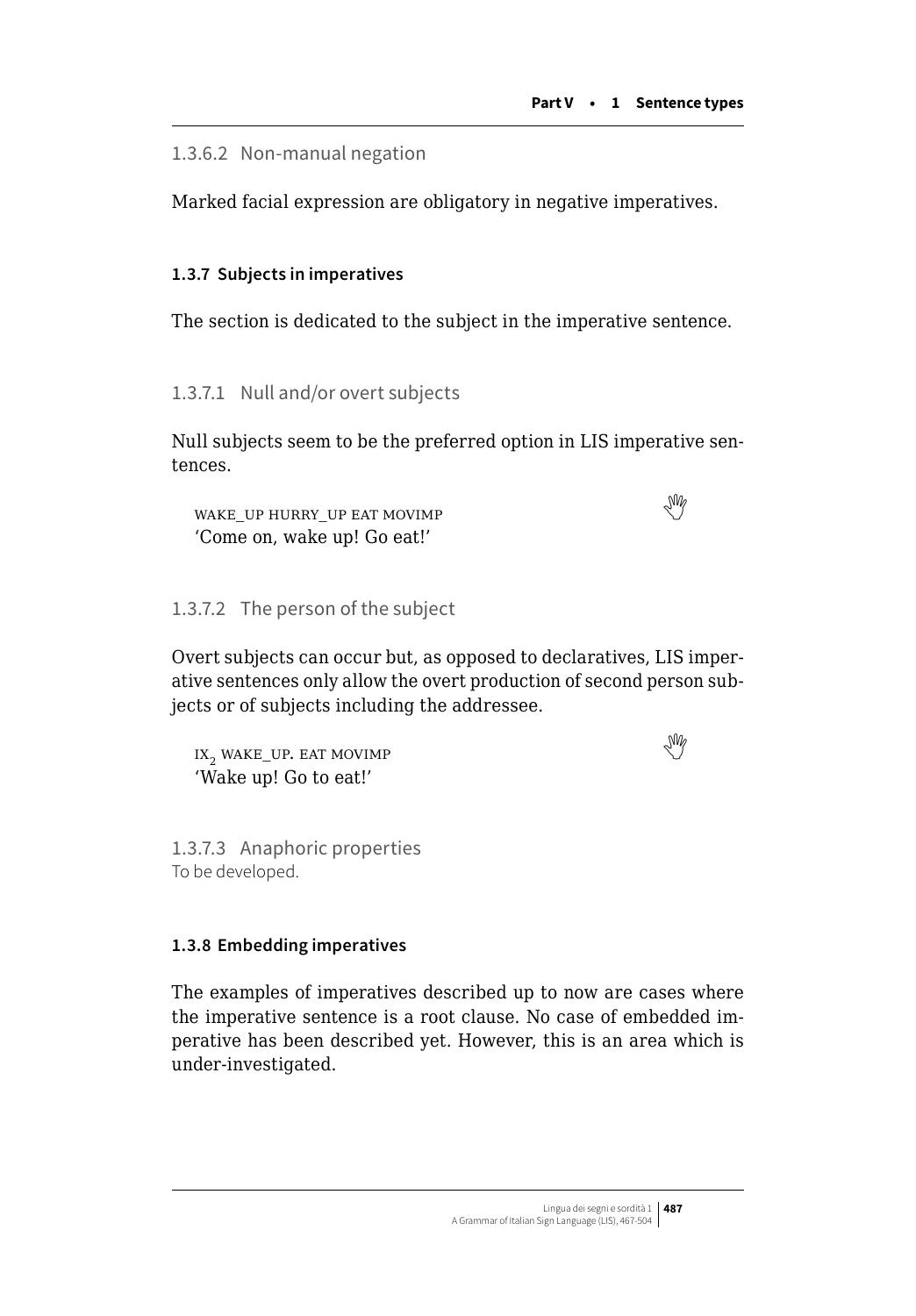#### **1.3.9 Special constructions: Imperative-and-Declarative (IaD)**

Imperative-and-Declarative (IaD) is a very peculiar construction where an imperative is used in conjunction with a declarative clause, but this does not imply any order or even permission. This construction is illustrated by a sentence like 'Go on like this and you will fail'. In this example, the imperative does not convey any order or suggestion but, rather, is very similar to a conditional clause ('If you go on like this, you will fail.'). Since this use of the imperative is systematic across languages, the Imperative-and-Declarative construction has even been claimed to be a proper test for imperatives. LIS has the Imperative-and-Declarative construction, as shown in the example below which contains the imperative sign palm\_up.

hn  $\frac{1}{\text{LAVGH PALM\_UP IX}}$  $\frac{1}{\text{LAVGH PALM\_UP IX}}$  $\frac{1}{\text{LAVGH PALM\_UP IX}}$ , FAIL 'Keep laughing and I'll fail you!'

The sentence-initial clause of the sentence above is marked by specific non-manual marking roughly composed of repeated head nodding (hn), raised brows (re), and optionally tensed eyes ('te'). The non-manuals marking in this sentence, together with the sign palm\_up, are responsible for the peculiar interpretation of the sentence, which is minimally different in meaning from the conditional sentence below, which, however, lacks the sign palm up and is marked by the typical non-manuals of conditional clauses in LIS [SYNTAX 3.5.1].

hn re  $\frac{10}{100}$ is the set of  $\frac{100}{100}$  in  $\frac{100}{100}$  in  $\frac{100}{100}$  in  $\frac{100}{100}$  in  $\frac{100}{100}$  in  $\frac{100}{100}$  in  $\frac{100}{100}$  in  $\frac{100}{100}$  in  $\frac{100}{100}$  in  $\frac{100}{100}$  in  $\frac{100}{100}$  in  $\frac{100$ 'If you laugh, I'll fail you.'

### **1.3.10 Exhortative constructions**

To be developed.

#### **1.4 Exclamatives**

Exclamatives are grammatical forms that convey the information that something is surprising or noteworthy in some way: in an exclamative, all the content expressed by the sentence or part of it is unexpected. If the surprising information concerns the whole sentence,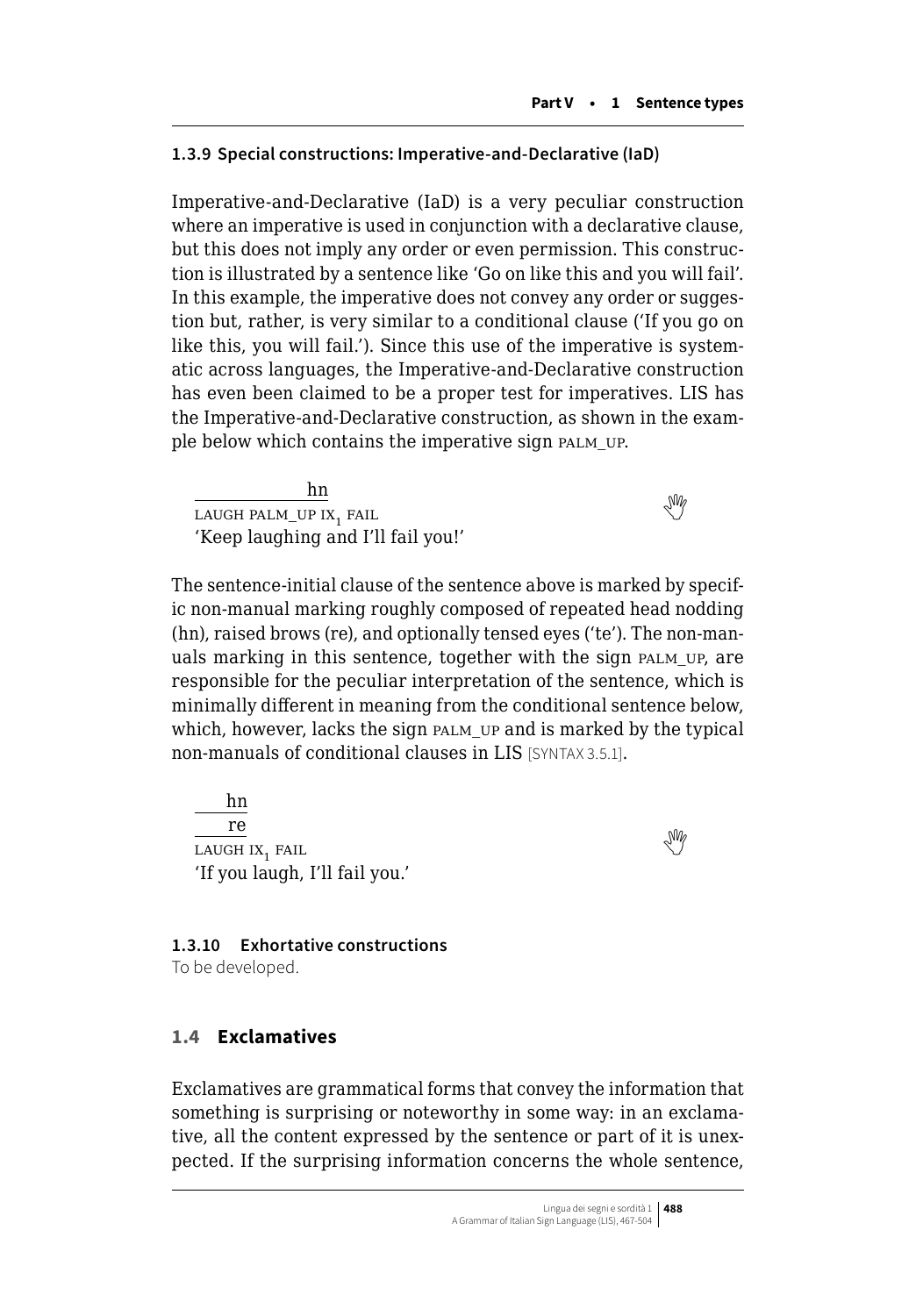we have a total exclamative, if the unexpected content is limited to a constituent of the sentence, we have a partial exclamative. An example of total exclamative in Italian is the following: *Oggi fa molto freddo!* ('Today it's very cold!'). In languages like Italian, the constituent that expresses the surprising information is introduced by a *wh-*element, as in the following partial exclamative: *Che bel vestito che hai comprato!* ('What a nice dress you bought!').

In LIS, we have found a distinction between total and partial exclamatives, based on the two different kinds of non-manual markers used when the two types of sentences are articulated: (a), an example of a total exclamative, is produced with raised eyebrows (re); (b), an example of a partial exclamative, is produced with furrowed eyebrows (fe). No specific manual sign introduces the two types of sentences.

re a.CAKE PE IX, ADORE 'I'm crazy about that cake!' fe  $\frac{1}{100}$ b. RAIN 'How much it rains!'

#### **1.4.1 Total exclamatives**

Total exclamatives, in LIS, are characterized by the presence of specific non-manual markers, namely raised eyebrows. These are the same non-manual markers that identify yes/no questions and, as in the case of questions, they spread over the whole exclamative sentence.

1.4.1.1 Non-manual marking

As illustrated above, the non-manual markers that characterize total exclamatives are similar to yes/no questions (re).

re GIANNIARRIVE 'Gianni has arrived!'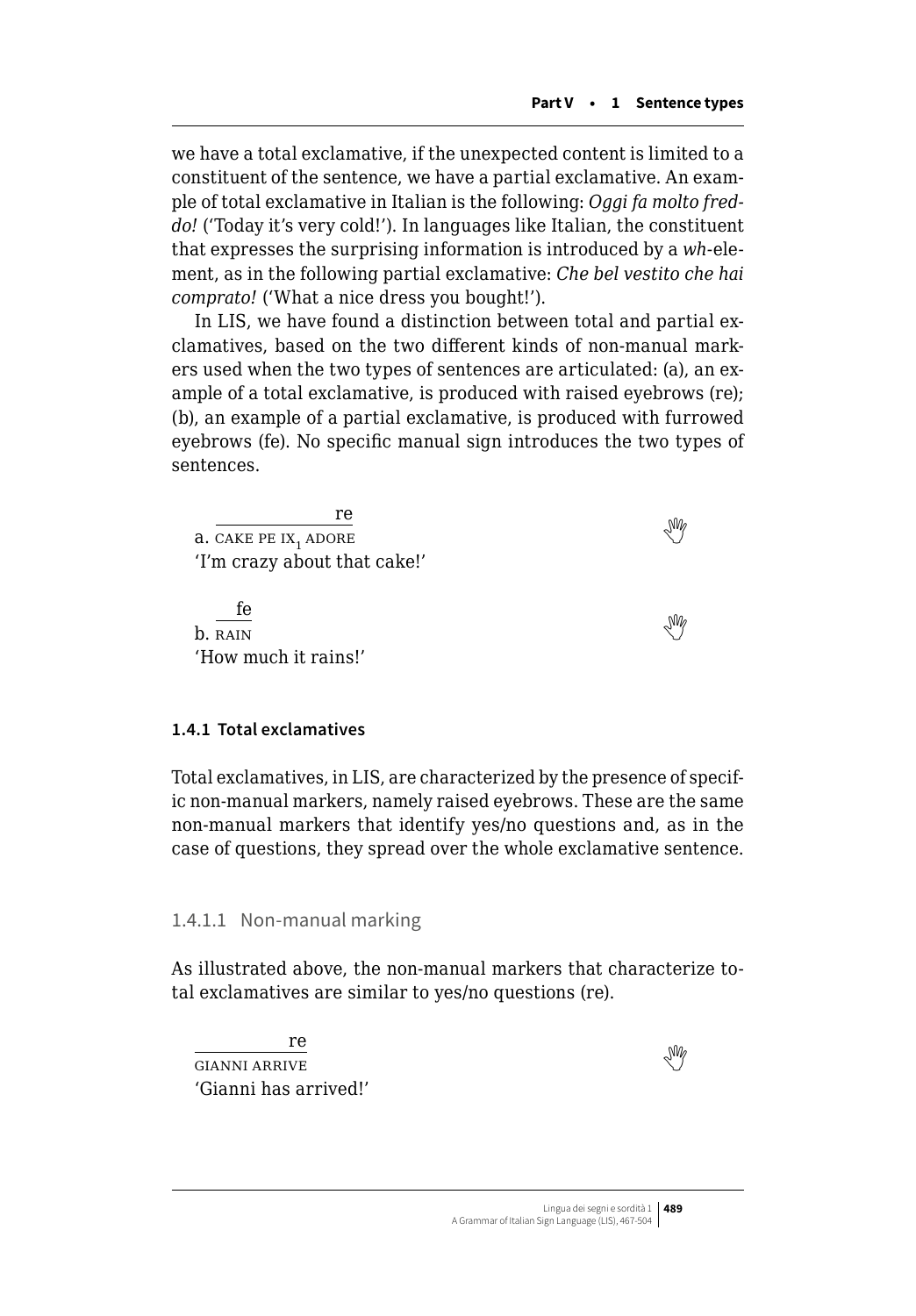<span id="page-23-0"></span>1.4.1.2 Manual signs

No specific manual sign accompanies total exclamatives.

# **1.4.2 Partial exclamatives**

In many spoken languages, partial exclamatives exhibit a *wh*-element occupying the same position it occupies in *wh-*interrogative sentences.

In LIS, a manual *wh-*morpheme has not been identified, as the different *wh-*signs do not share a common value for any formational parameter. What identifies *wh-*signs as a natural class is their grammatical function, their distribution in the clause and a specific nonmanual marker, that is, furrowed eyebrows. Partial exclamative sentences in LIS are produced with furrowed eyebrows, as shown in the examples below.

fe <u>messemphatic gesture</u> 'What a mess!'

For further details on *wh*-questions see [SYNTAX 1.1.2].

# 1.4.2.1 Non-manual marking

Partial exclamative sentences in LIS are produced with furrowed eyebrows spreading over the whole sentence.

#### 1.4.2.2 Wh-signs

In LIS we cannot find *wh-*elements that characterize exclamative sentences, but there is an analogy with the *wh-*questions, due to the presence of the *wh-*non-manual markers also present in *wh-*questions, consisting in furrowed eyebrows.

#### 1.4.2.3 Other structures

LIS exclamatives are often produced with the articulation of the sign very, illustrated in the picture below.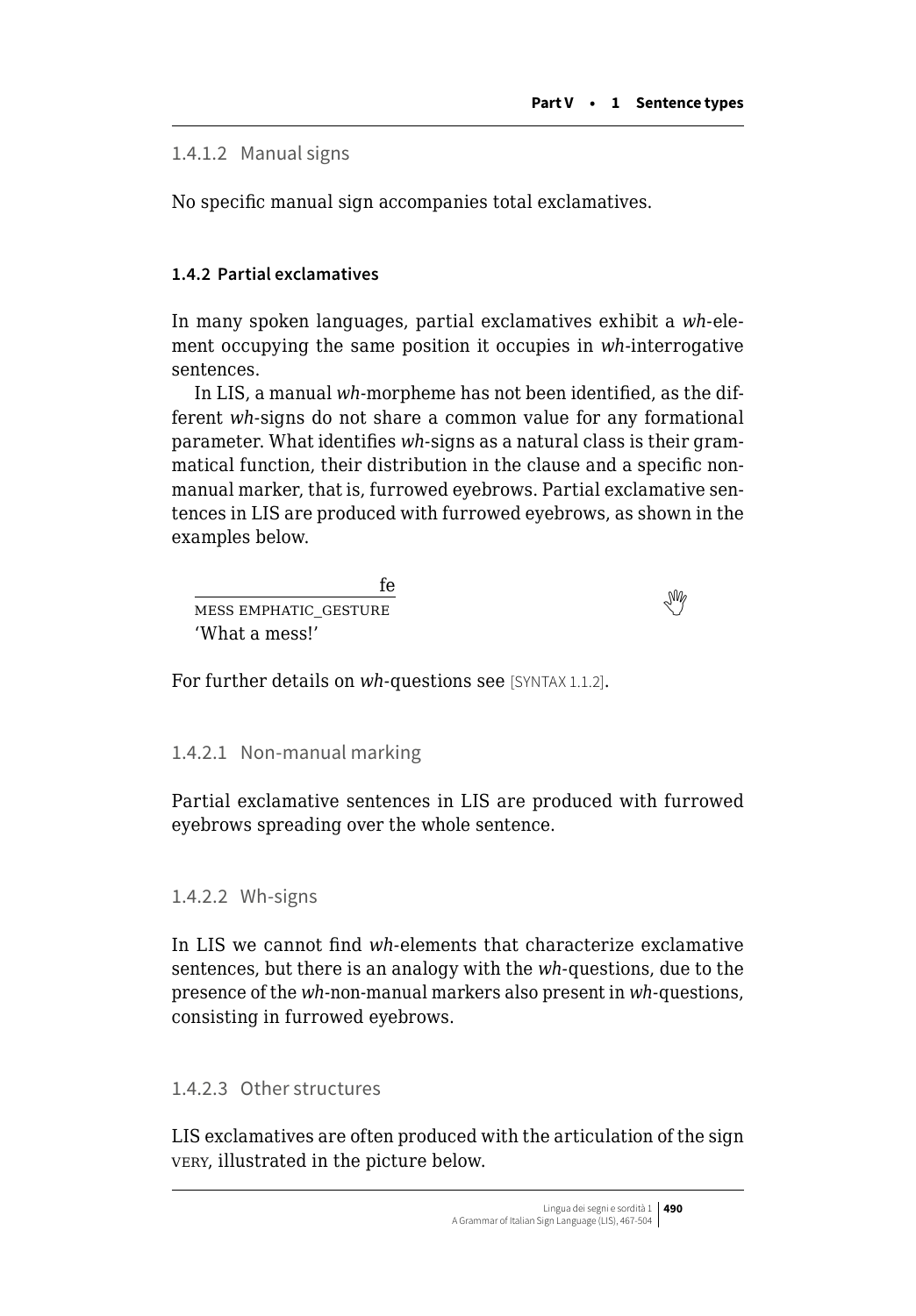

**VERY** 

The following is an example of an exclamative sentence produced with the sign very.

re  $\overline{p}$ PALM\_UPSURPRISE VERY BEAUTIFUL EXACTLY 'It is really a beautiful surprise!'

The sign very is not a marker exclusively used in exclamative sentences, though. Its status as a sign or as a gesture belonging to the Italian culture is still controversial. Our informants often use it in exclamative sentences but its position is not fixed, as shown by the examples below.

| fe                                            |  |
|-----------------------------------------------|--|
| a. COLD VERY                                  |  |
| 'How cold!'                                   |  |
|                                               |  |
| fe                                            |  |
| <b>b.</b> VERY BACK IX <sub>1</sub> PAIN VERY |  |
| 'What a bad backache!'                        |  |

#### **1.4.3 Negation in exclamatives**

Differently from some spoken languages, including Italian, where it is possible to use a negative word in an exclamative sentence without negating the truth value of the sentence itself, in LIS exclamatives, this use of negation has not been identified.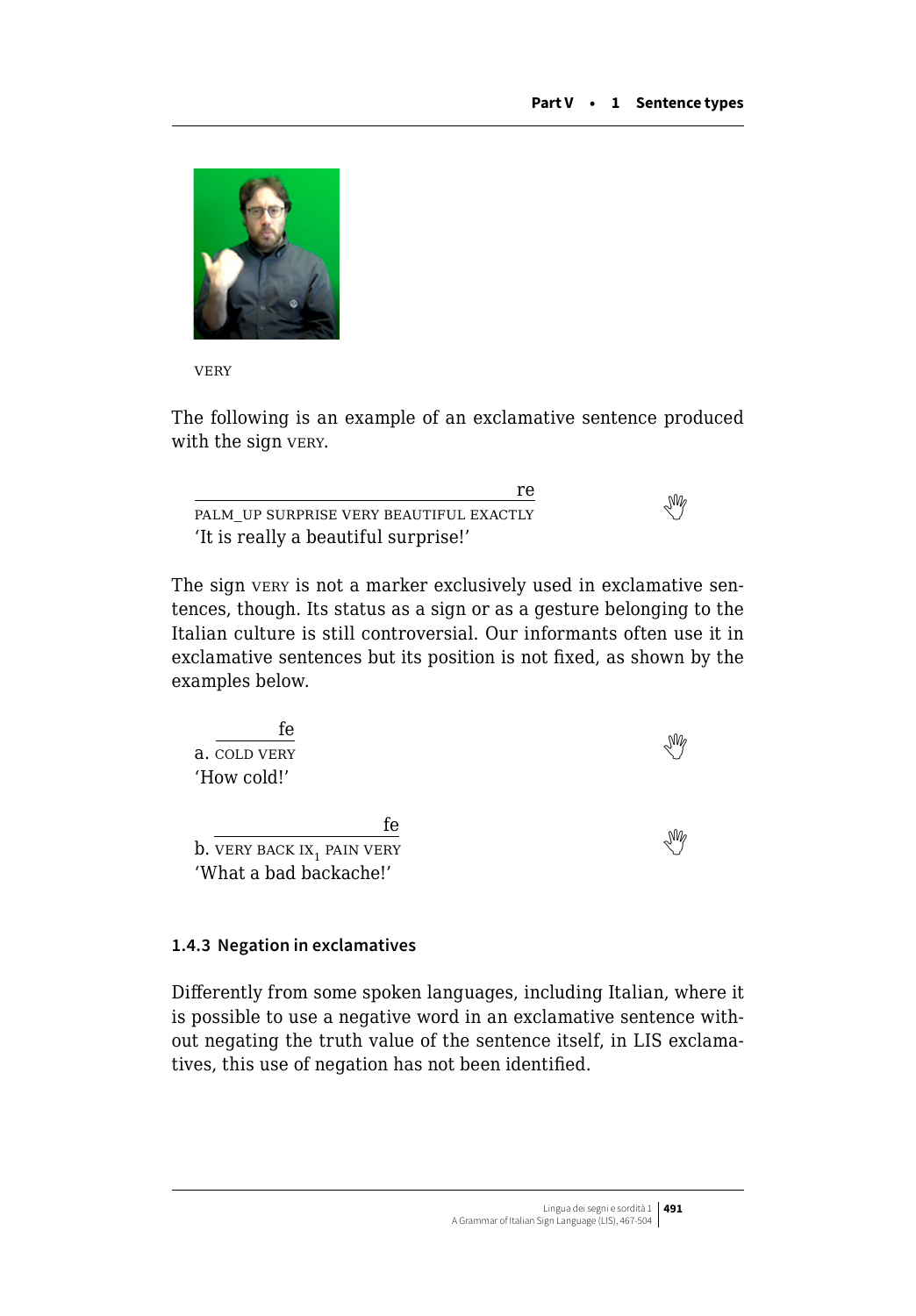### **1.5 Negatives**

Every natural language has a way to express negation by using a multitude of markers, such as particles, negative words and affixes. There is an extensive variety in the number and in the use of negative markers, in their syntactic status and in their position in the clause. Moreover, negation varies in the way it interacts with different types of sentences.

We can make a distinction on the basis of scope, that is the actual parts of the sentence which are affected by negation. So, we can distinguish between sentential/clausal negation and constituent/local negation. We have a sentential/clausal negation when the negative marker takes scope over the whole clause (as in 'John didn't finish his paper'), whereas we have a constituent/local negation when the scope is confined to a particular constituent of the clause (as in 'John finished his paper not long ago'). Sentential negation in LIS uses manual markers and non-manual markers.

#### **1.5.1 Manual marking of negation**

In LIS, negative particles, *n-*words and irregular negatives are used to express negation [MORPHOLOGY 3.5]. An example of negative particles is shown below.

daniele eat not 'Daniele does not eat.'

Below we can find an example of a *n-*word.

daniele eat nothing 'Daniele does not eat anything.'

Finally, we report an example of an irregular negative.

daniele sport like.not 'Daniele does not like sports.'

#### 1.5.1.1 Manual negative elements

This section describes the manual negative elements LIS uses. A description of the regular and irregular markers of negation can also be found in [MORPHOLOGY 3.5.1.1].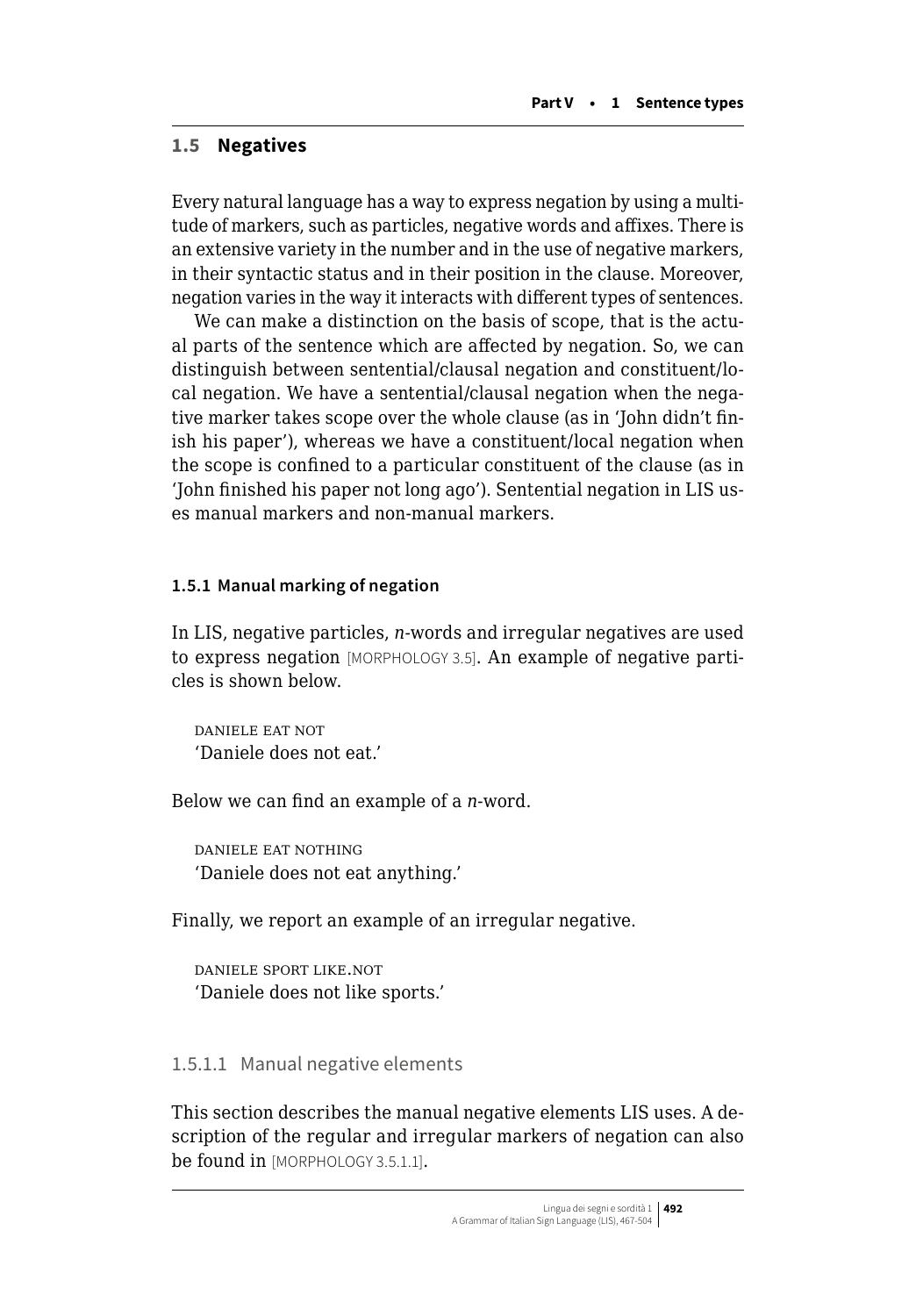### 1.5.1.1.1 Negative particles

LIS has several signs to express negation manually. The most common one is a sign glossed NOT and produced with the extended index finger (G handshape), the palm facing outward and a slight side-toside movement of the hand. It appears as in the video below.

notthe contract of the contract of the contract of the contract of the contract of the contract of the contract of the contract of the contract of the contract of the contract of the contract of the contract of the contra

Another way to express negation is the sign NOT\_YET. It has two different variants that are shown below as not  $YET(1)$  (a) and not  $YET(2)$ (b). The variant  $NOT_YET(1)$  is a symmetrical sign formed by the two hands with the same configuration (F configuration): the movement is similar to the one in NOT, rapid and left to right. On the other hand, the variant nor  $YET(2)$ , which is mainly used in northern Italy, is articulated as an unspread 5 handshape moving from side to side close to the mouth.

| $a. NOT_YET(1)$<br>'not yet' | M |  |
|------------------------------|---|--|
| $b. NOT_YET(2)$<br>'not yet' | M |  |

The two variants do not differ semantically and their position in the sentence is the same. So, when we use the gloss not yet, we refer to both the variants without specification.

From a semantic point of view, NOT\_YET differ significantly from not. Indeed, the sign not\_yet is a presuppositional negative marker: it is used when there is an expectation that the action that is negated should take place in the future (the meaning is similar to the English negative marker 'not yet'). Both nor (a) and not yet (b) can be used as answer to yes/no questions, as in the examples below.

a. A: GIANNI PHONE CALL DONE

B: GIANNI PHONE CALL NOT

'Did Gianni call?' 'Gianni has not called.' (adapted from Geraci 2006a, 3)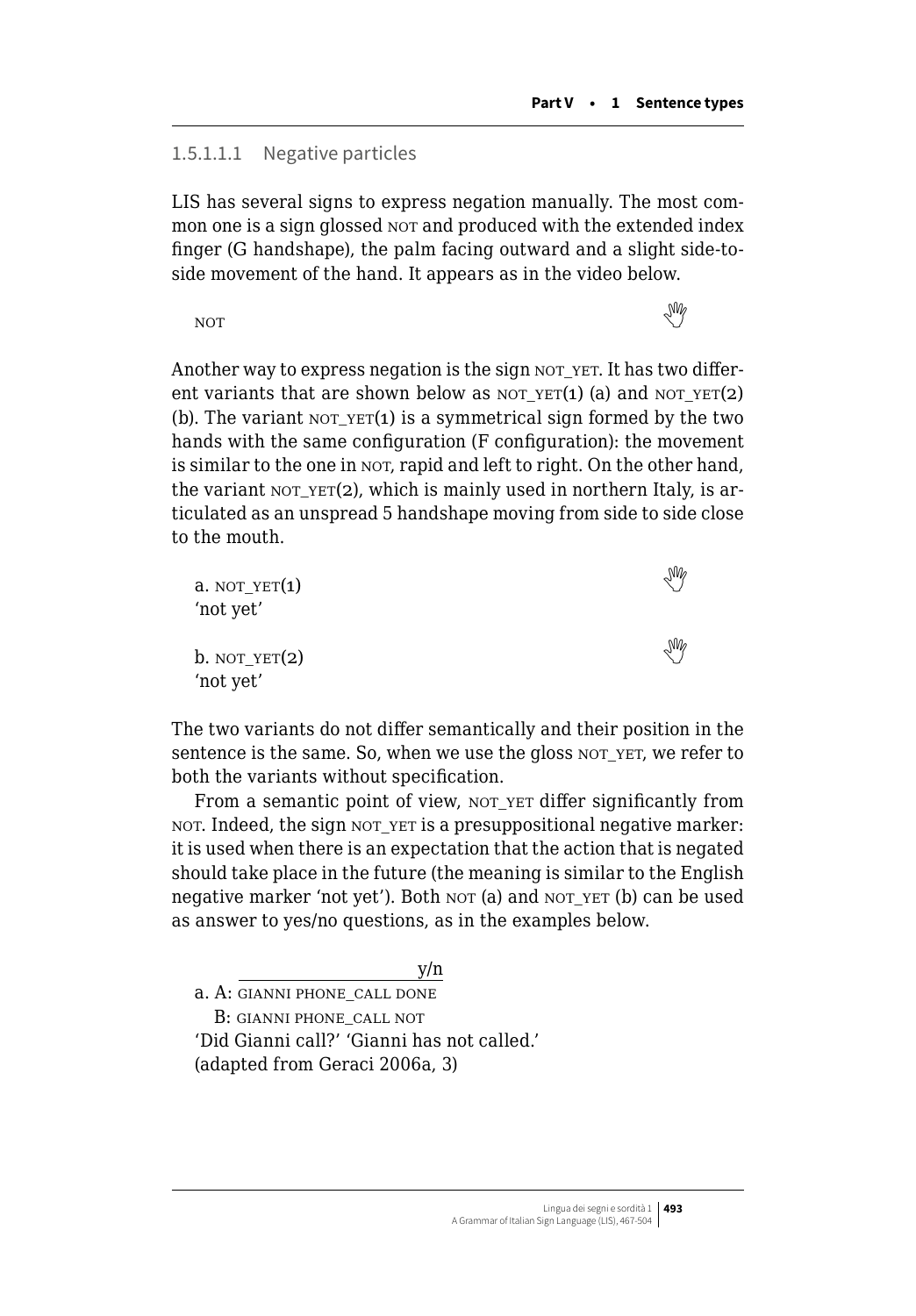y/n b. A: GIANNI PHONE\_CALL DONE B: gianni phone\_call not\_yet 'Gianni has not called.' 'Gianni has not called yet.' (adapted from Geraci 2006a, 4)

As for their distribution, both  $NOT$  (a) and  $NOT$   $YET$  (b) occupy the postverbal position as shown in the two following examples.

a. gianni arrive not 'Gianni has not arrived.' (Geraci 2006a, 4) b. GIANNI ARRIVE NOT YET 'Gianni has not arrived yet.'

They also appear after the modal verbs, as in the example below.

gianni go\_out must not 'Gianni must not exit.'

(Geraci 2006a, 4)

Only one negative marker at a time can appear in a sentence.

Other two options used to express negation are the signs that we gloss neg\_o and neg\_s, for the oral articulations that accompany their manual realization. The sign NEG o is a symmetrical sign formed by the two hands with F handshape. The two hands perform one rapid and strong movement, from the centre to the outside, as in the video below.

neg\_<sup>o</sup>  'Not anymore'

This negation has a more radical and incisive meaning than the sign not: it refers to something that should have happened but did not, as in the example below.

neg WEEK.LASTIX, MUST COME IX, NEG\_O REASON SICK  $IX_1$ 'Last week I should have come, but I did not because I was sick.'

The other negation, glossed as neg\_s, has the same configuration of the sign neg\_o, but the movement is less tense and slower and it differs in the oral articulation, as can be seen from the following video.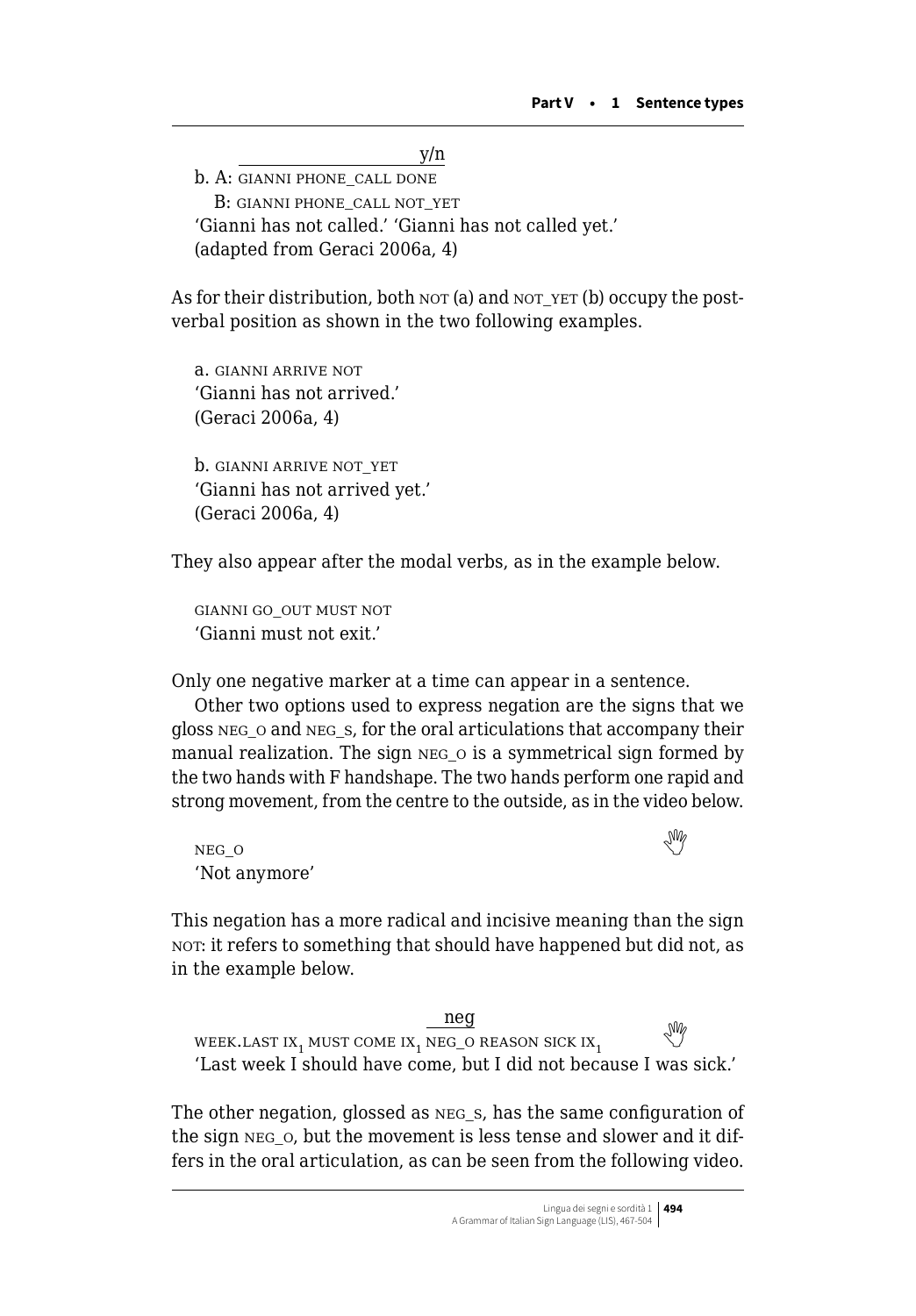neg negs 'Not at all'

This sign refers to an action that a person could not do at all, like in the example below.

neg  $\frac{mg}{mg}$ <br>IX<sub>1</sub>CHILD LOOK\_AFTER IX<sub>1</sub> WORK NEG\_S 'I looked after the child, so I did not work at all.'

There is one more negation carrying the meaning of a prohibition. It is produced by articulating the two fingerspelled letters n and o corresponding to the oral articulation of the Italian word *no*. The sign n-o can be seen below.

n-o 

Below we can see an example of its use.

 $IX_1$ REPEAT+ +.  $IX_1$  SAY N-O ANYMORE 'I repeated it many times. I said no, enough!'

#### 1.5.1.1.2 Irregular negatives

Irregular negatives are a small group of predicates that incorporate negation in an opaque way. They have no obvious morphological relation to their positive counterpart and no distinct negative element can be identified [MORPHOLOGY 3.5.2]. In this case, we talk about *negative supplition*.

Examples of irregular negatives in LIS are LIKE.NOT (a) and WANT.  $NOT(b).$ 

| neg             | $\sqrt{\frac{2}{3}}$ |
|-----------------|----------------------|
| a. LIKE.NOT     |                      |
| '(To) dislike'  |                      |
|                 |                      |
| neg             |                      |
| b. WANT.NOT     | $\sqrt{\frac{2}{3}}$ |
| '(To) not want' |                      |

It should be noticed that the irregular negative want.not is a variant of the regular negative form  $WANT^NNOT$ .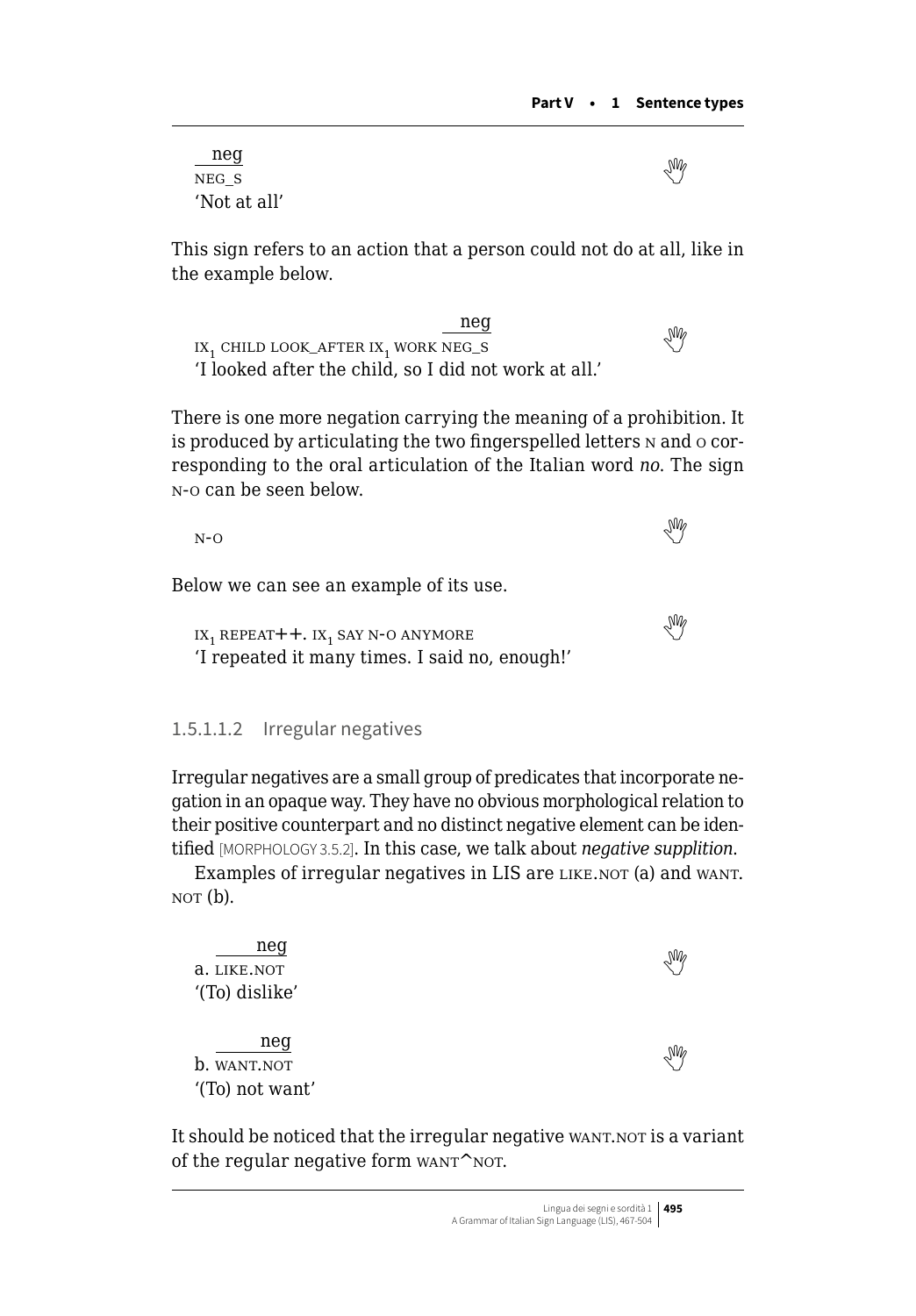want<sup>^</sup>Not 'Do not want'

We show below the use of LIKE.NOT (a), WANT.NOT (b), and in context.

neg a.MUSIC RAP IX, LIKE.NOT 'I don't like rap music.'

neg  $b.$ person<sub>3</sub> ix<sub>1</sub> 1communicate<sub>3</sub> ix<sub>1</sub> want.not 'I don't want to communicate with that person.'

Other irregular verbs express impossibility. One is the sign that can be glossed as impossible\_pa\_pa, for the oral articulation that takes place when the sign is performed.

neg impossiblepara and the set of the set of the set of the set of the set of the set of the set of the set of the set of the set of the set of the set of the set of the set of the set of the set of the set of the set of the '(To) not be able to'

It refers to a situation when, after several attempts, the desired result cannot be achieved, like in the example below.

OUTSIDE WIND STRONG IX<sub>1</sub> CIGARETTE LIGHT\_ CIGARETTE  $++$  neg impossible\_pa\_pa\_ 'Outside there was a strong wind, so I tried in vain to light a cigarette.'

Another sign has a similar meaning but even stronger and it can be glossed as impossible\_no\_way.

neg impossibleno way '(To) be absolutely unlikely to happen'

It indicates that there is no possibility at all to carry out an action or that a situation has no way out, as it can be seen in the example below.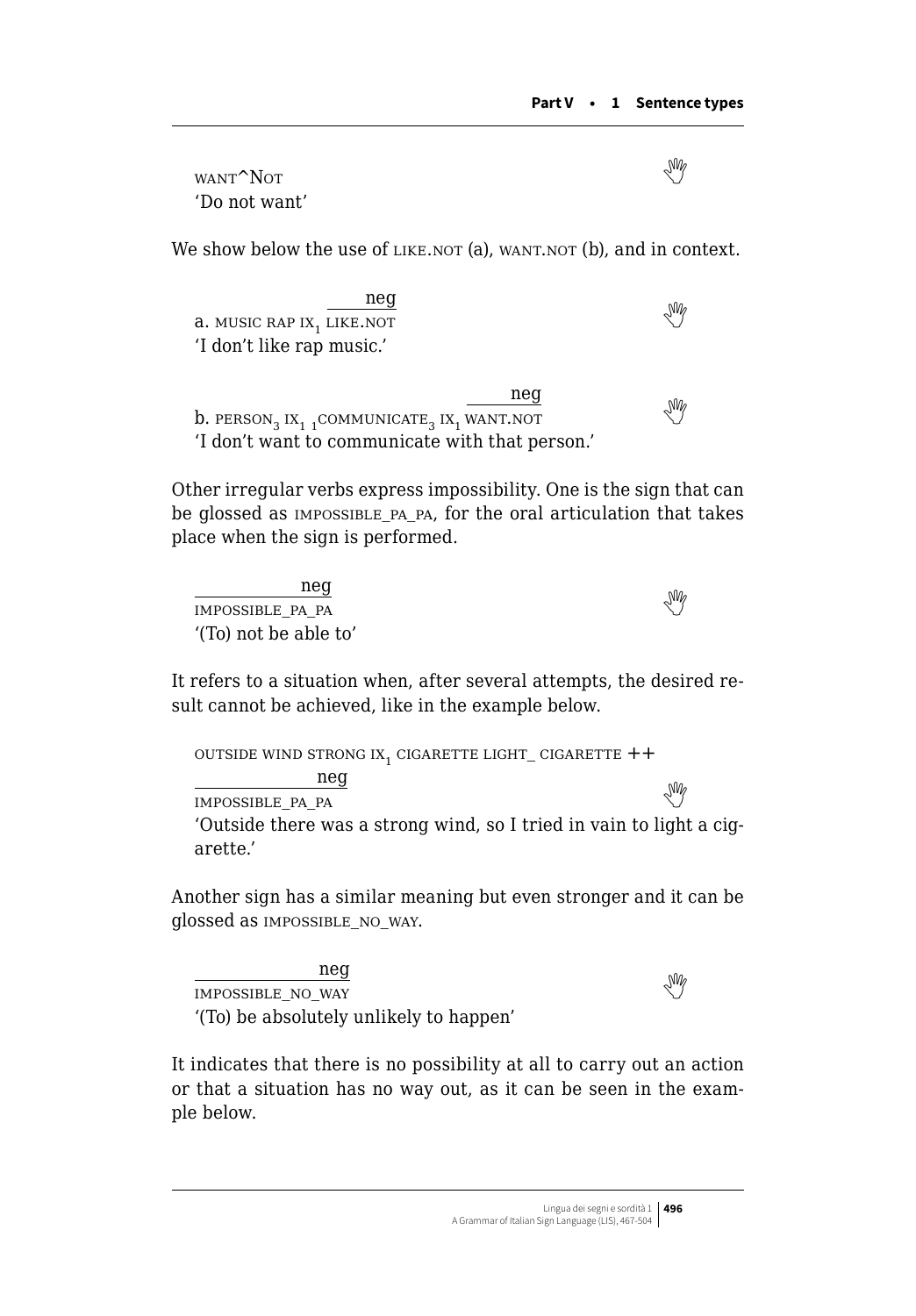neg today work CL(5): 'finish\_work' limit today ix1 impossible\_no\_ way 'There is no chance that I will finish my work by today.'

There is one more irregular negative predicate, that is the negative

counterpart of the verb exist, expressing existence and possession. The verb EXIST.NOT can be seen below.

neg <u>exist.not</u> '(To) not have' 'There is not'

It is used to indicate the non-existence or the non-possession of something, like in the example below.

davide dog exist.not 'Davide does not have a dog.'

It is important to note that regular negative predicates such as  $KNOW^{\wedge}$  NOT and CAN $^{\wedge}$ NOT differ from the irregular forms presented in this section, in that they show a morphological relation to their positive counterpart (i.e. know and can): in these cases, a negative morpheme is added to the lexical base of the verb [MORPHOLOGY 3.5.1].

# 1.5.1.1.3 Negative determiners and adverbials

In LIS, it is possible to express negation also with *n-*words, also called negative quantifiers. There are two *n*-words: NOBODY and NOTHING: their meaning is very similar to the one of the two corresponding English words. NOBODY is a two-handed sign, with the same handshape and orientation of the sign NOT, but it is performed with a single movement from the centre of the neutral space to the outside.



NOTHING is very similar to the sign NOT\_YET; it has the same configuration and orientation, but a different movement: small circles are created with the two hands.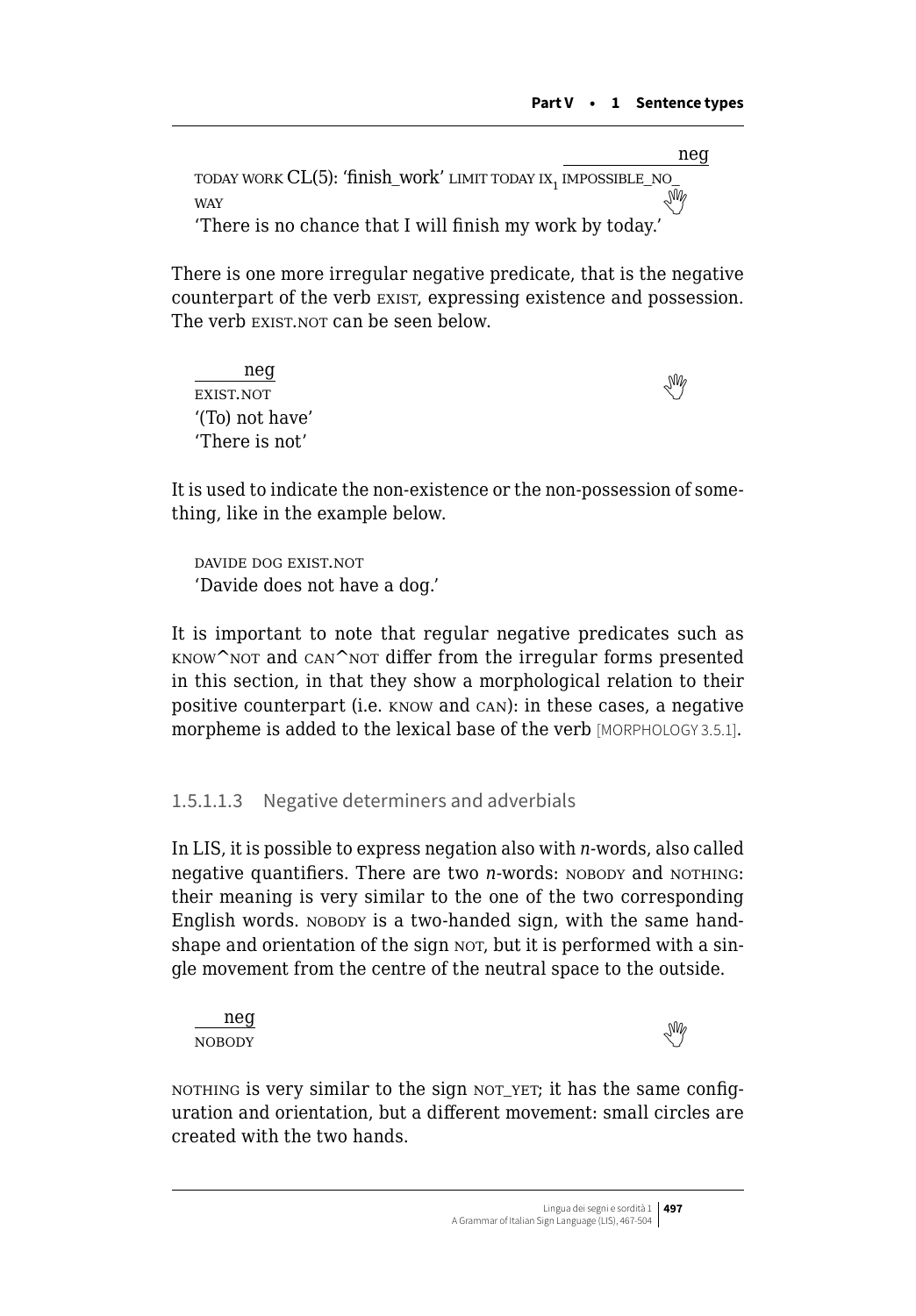| neq            | M |
|----------------|---|
| <b>NOTHING</b> | ◡ |

Examples of sentences containing the signs NOBODY (a) and NOTHING (b) are shown below.

neg  $a.$ contract, put\_signature,  $\frac{mg}{m}$  nobody 'Nobody signed the contract.' (adapted from Geraci 2006a, 5)

neg b.gianni put\_signature nothing the set of  $\mathbb{M}$ 'Gianni signed nothing.' (adapted from Geraci 2006a, 5)

The presence of a *n-*word is sufficient to provide the sentence with a negative meaning.

Even if they are arguments of the verb (they can be the sentence subject or object), negative quantifiers do not occur in the canonical position devoted to verbal arguments. Their canonical position is postverbal (like negative particles). For example, the *n*-word NOBODY is the subject in the sentence CONTRACT PUT SIGNATURE IX NOBODY reported above, but it does not appear in the canonical position of subjects (preverbal). The same holds for the sign NOTHING. In the sentence GIANNI PUT SIGNATURE NOTHING reported above, a direct object naturally appears before the verb, but, being an *n-*word, the sign NOTHING must follow the verb.

The only case in which it is possible to find a *n-*word in a preverbal position is when the negative non-manual markers distribute to the right, also covering the other elements of the sentence, as in the following example.

hs nobody contract put\_signature 'Nobody signed the contract.' (Geraci 2006a, 5)

nobody can be used as a determiner as well, in this case it selects a noun phrase, as we can see in the example below where NOBODY refers to the noun phrase CHILD.

neg  $IX_1$ child  $++$  see nobody 'I don't see any children.'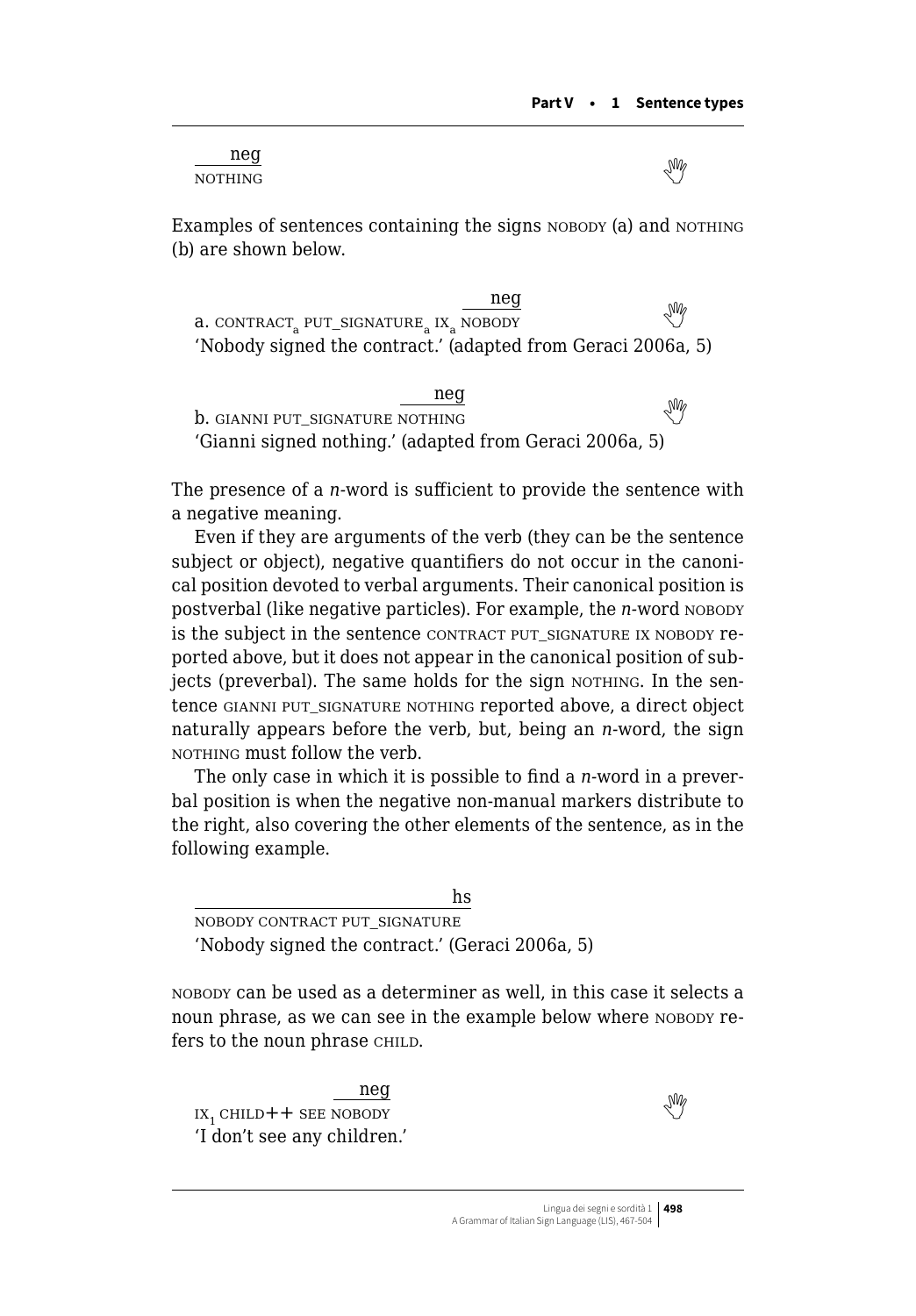In LIS, there is a very common negative adverb, that is never. It is a two-handed sign, that shares the same movement and orientation with the sign NOBODY, but a different handshape, I instead of G.

NEVERWE ARE A THREE CONTROL OF THE CONTROL OF THE CONTROL OF THE CONTROL OF THE CONTROL OF THE CONTROL OF THE CONTROL OF THE CONTROL OF THE CONTROL OF THE CONTROL OF THE CONTROL OF THE CONTROL OF THE CONTROL OF THE CONTRO

The sign never alone is able to convey a negative meaning to the sentence and its position is postverbal, as in the example below.

neg gianni contract put\_signature never  'Gianni never signed the contract.'

1.5.1.2 Syntax of negative clauses

Negative clauses have a specific structure that will be described in the following paragraphs.

#### 1.5.1.2.1 Position of negative elements

In negative clauses, negation follows the verb. Manual negation is often accompanied by a non-manual negation: the head moves by turning to the right and to the left.

An aspect that should be deepened is the interaction between the aspectual marker pone [SYNTAX 2.3.1.2] and the negative markers. The aspectual marker pone is in a postverbal position. No negative element can co-occur with  $D$ <sub>DNE</sub>. So,  $D$ <sub>DNE</sub> is not acceptable in negative sentences.

As to sentences with modals, the negative elements are after the modals, as in the example below.



In LIS, the right periphery of the sentence (the area after the verb), can be very crowded: it can host negative elements, *wh-*signs, modals, and DONE. We saw that DONE is not compatible with negation and we described the interaction of negative elements and modals.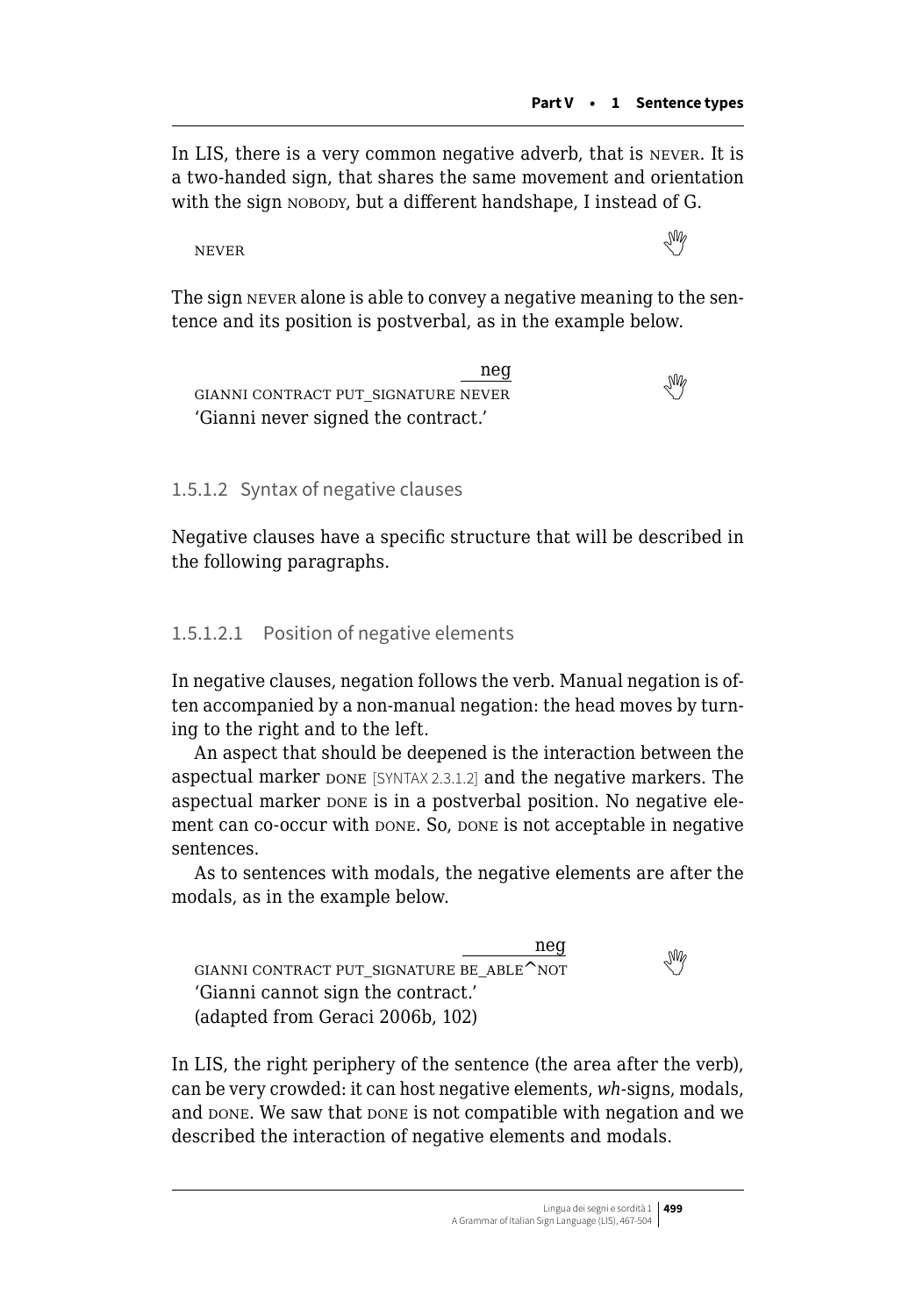*Wh-*signs follow the verb, the aspectual markers and the modals [SYNTAX 2.3.2.1]. If negative elements are present, they follow the verb but precede *wh-*signs, as can be seen in the following example.

neg **a.**GIANNI PUT\_SIGNATURE NOT\_YET  $Q_{\text{artichake}}$ 'What did Gianni not yet sign?' neg **b.**sign nothing  $\mathbf{x}_{2n}$  who

'Who of you has not signed anything?'

#### 1.5.1.2.2 Doubling

In LIS, negation can never be doubled, like in standard English and unlike in Italian. Differently from negative concord that we will see in the following paragraph, in doubling, the same negative element is repeated/reduplicated within the negative clause: the two instances of negation are cancelled, giving rise to a positive reading. In LIS, it is not possible to have two negative markers or two *n-*words (either identical or different) in the same sentence. Negative markers, quantifiers and adverbs are able, by themselves, to convey negative force to the sentence.

#### 1.5.1.2.3 Negative concord

Negative concord is a phenomenon whereby two negations that occur in a sentence are interpreted as a single negation. There are two types of negative concord possible in sign languages: i) negative concord between a non-manual and a manual component and ii) negative concord between two manual components.

In LIS, only the first type of negative concord is possible, while it is not possible to find two negative manual elements.

Negative non-manuals obligatory co-occur with negative manual components, as shown in the following example.

neg GIANNICONTRACT PUT\_SIGNATURE NOT 'Gianni did not sign the contract.' (adapted from Geraci 2006b, 109)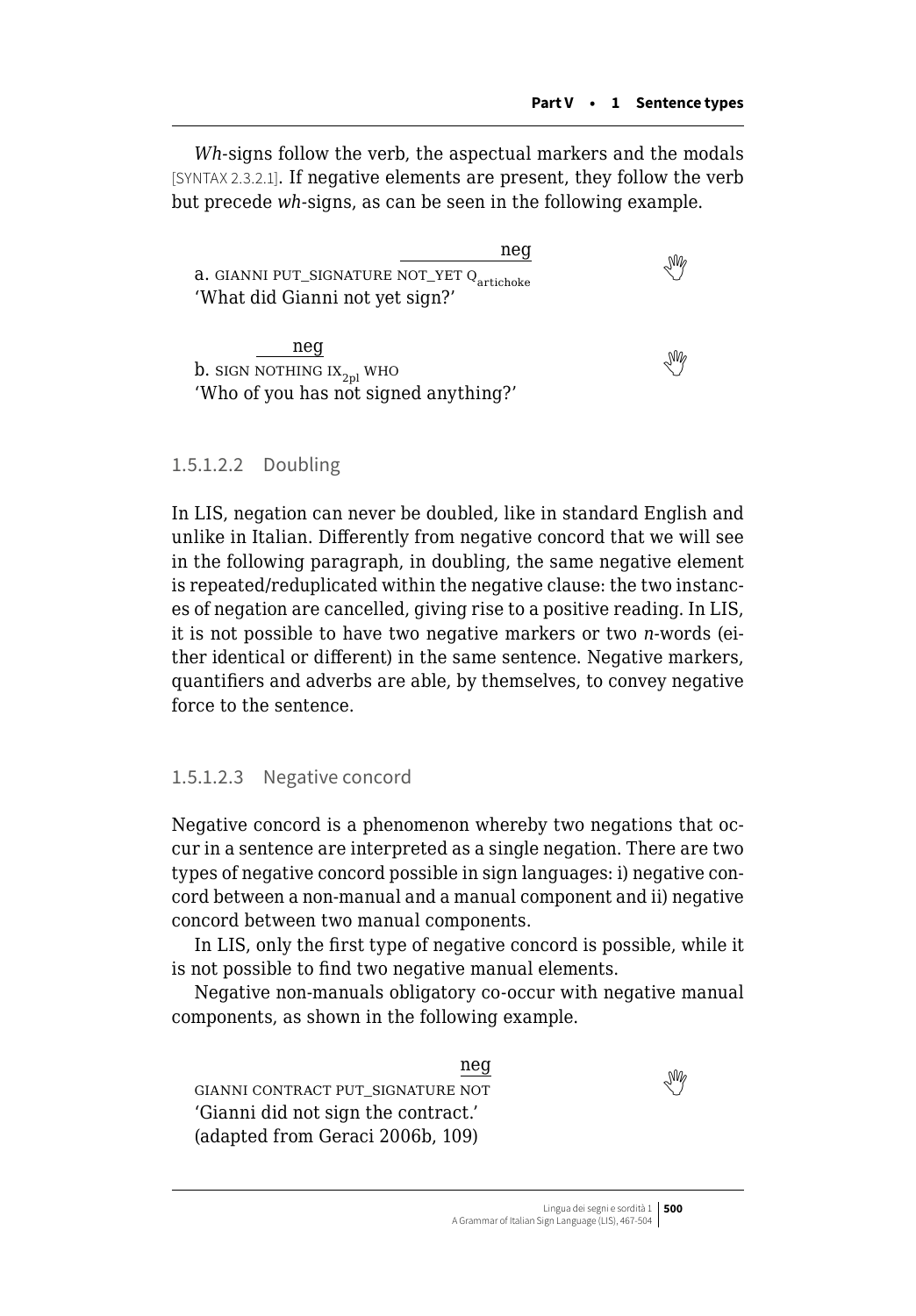#### **1.5.2 Non-manual marking of negation**

LIS shows different non-manual markings of negation, like head movements, facial expressions and body posture.

#### 1.5.2.1 Head movements

In LIS, head tilt (reported as head nod) is used to mark affirmative responses to questions or for emphasis.

On the contrary, the movement of the head that rotates from right to left repeatedly characterizes negative clauses. Specific head movements (headshake) co-occur with all negative markers and *n*-words described above. Differently from other sign languages, in the variety of LIS considered here, the use of negative non-manual markers as the only signal for sentential negation is ungrammatical, but data collected for some studies show that the situation could be different in other parts of Italy.

Headshake only co-occurs with negative signs: it starts with the negative sign and can continue after the sign has been articulated. It generally does not spread over other signs of the sentence, as in the following examples.

hs

a. PAOLO CONTRACT PUT\_SIGNATURE NOT 'Paolo did not sign the contract.' (Geraci 2006a, 5)

#### hs

b. GIANNI CONTRACT PUT\_SIGNATURE CAN NOT 'Gianni cannot sign the contract.' (Geraci 2006a, 5)

hs

c. contract put\_signature nobody 'Nobody signed the contract.' (Geraci 2006a, 5)

The only cases of wide spreading of negative non-manual markings are the ones in which *n-*words occur in preverbal position, like in the example below.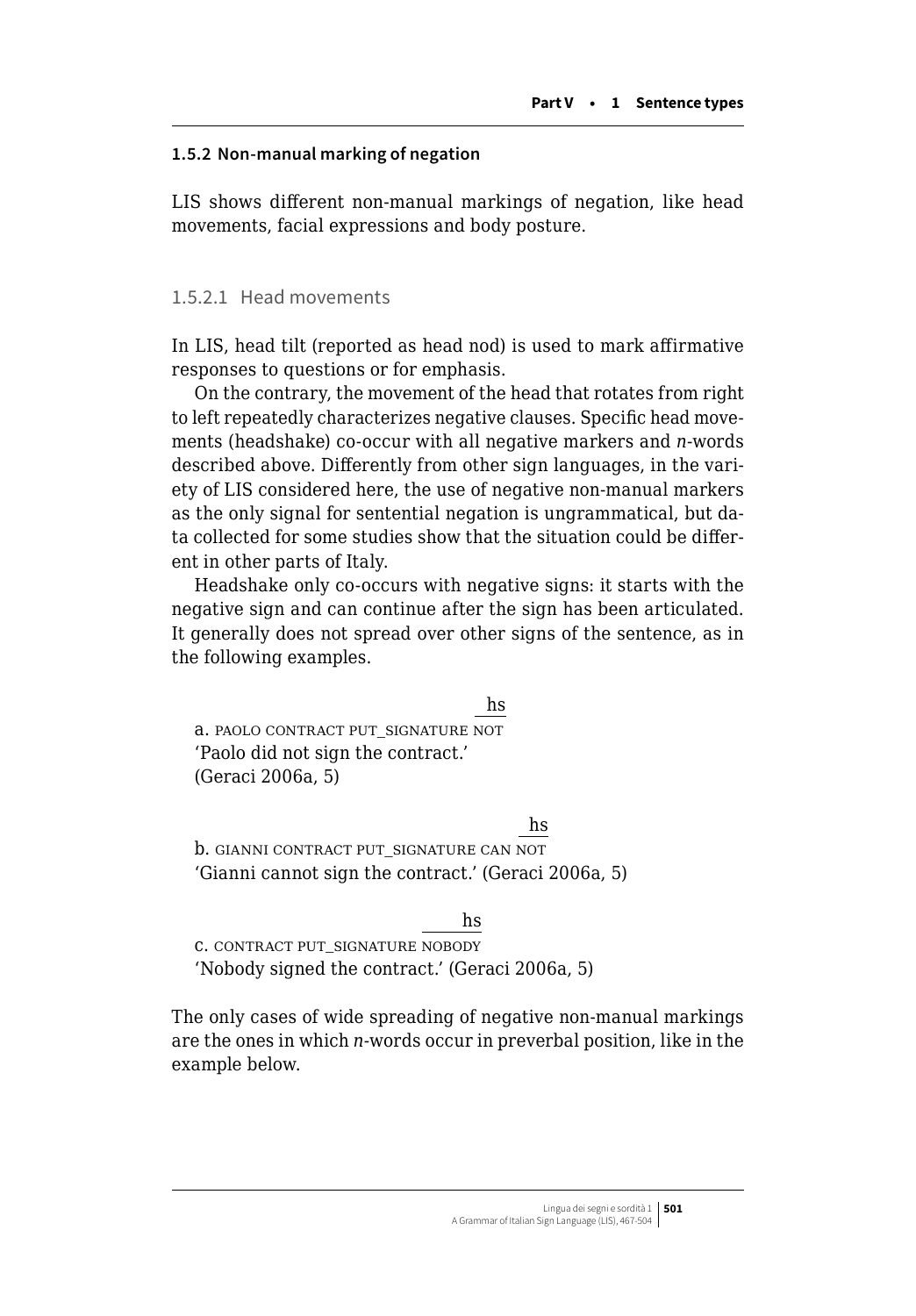hs

nobody contract put\_signature 'Nobody signed the contract.' (Geraci 2006a, 5)

So, spreading of negative non-manual markers is very rare and occurs when some manual elements are in a marked position.

This peculiar spreading of negative non-manual marking can be seen also in the use of another *n*-word: the sign glossed DICK.

dickthe contract of the contract of the contract of the contract of the contract of the contract of the contract of the contract of the contract of the contract of the contract of the contract of the contract of the contr

It corresponds to an Italian vulgar word indicating the male genital organ, but it is also used to say 'nothing at all' in the low register of Italian. Like in Italian, in LIS the sign dick can be used with the meaning of 'nothing' in negative clauses.

| neg                                                |  |
|----------------------------------------------------|--|
| a. GIANNI SEE DICK                                 |  |
| 'Gianni didn't see shit.'                          |  |
|                                                    |  |
| <b>b.</b> GIANNI DICK SEE                          |  |
| 'Gianni saw a penis.' (based on Geraci 2006b, 126) |  |

The only lexical difference between the sign used to refer to the male genital organ (b) and the one used to negate the clause (a), is the presence of the negative non-manual marking (neg). The use of pick as a negative marker may be influenced by Italian, but it is interesting to notice that it obeys the LIS rule concerning the position of negative elements (when pick is an *n*-word, it must occur post-verbally as other negative quantifiers do) and that it is marked by the negative non-manual marking.

#### 1.5.2.2 Facial expressions

Head movement is often carried out with particular facial expressions.

Facial expressions related to negation include frowning, eyebrows lowered, and mouth corners down.

1.5.2.3 Body posture To be developed.